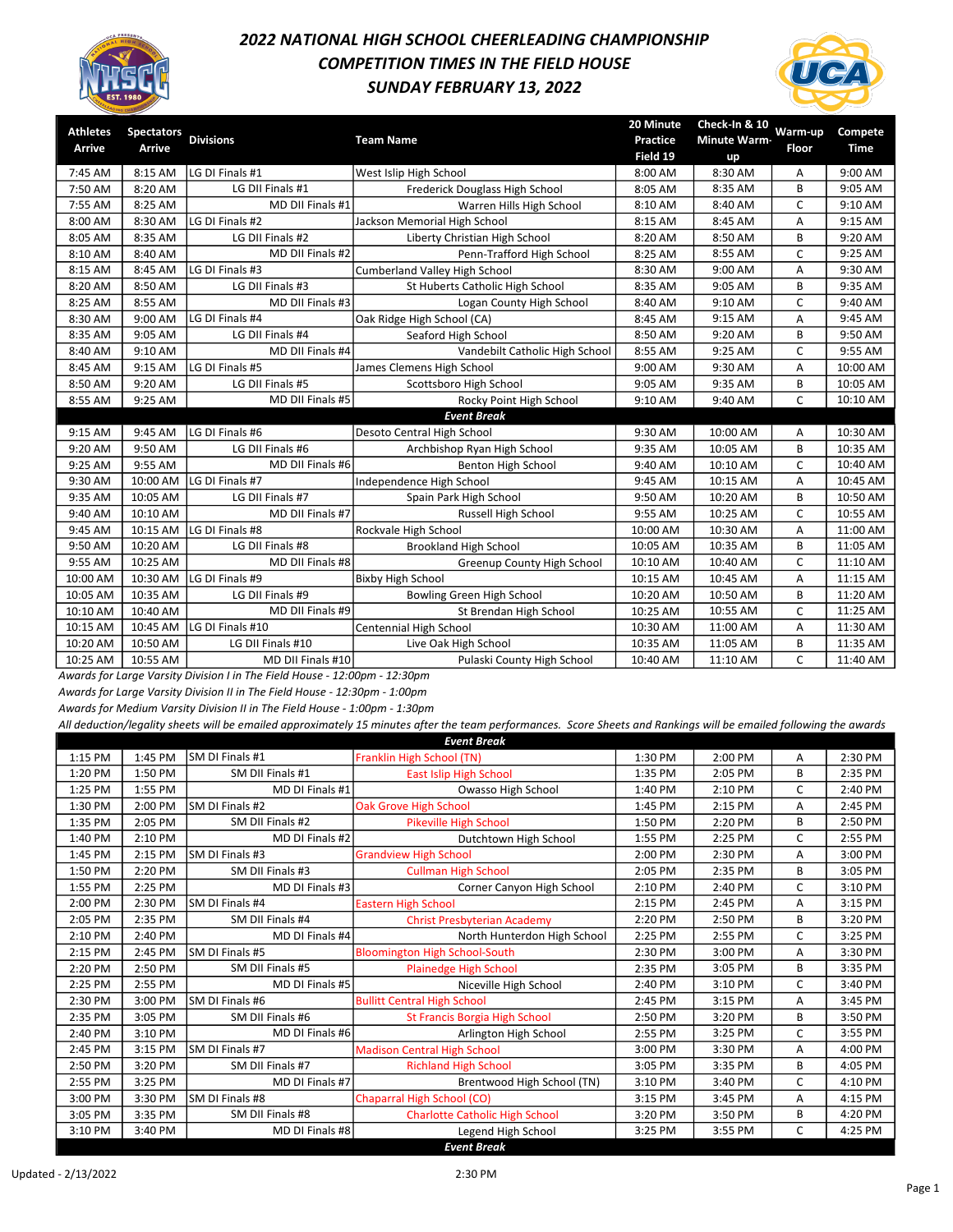# COMPETITION TIMES IN THE FIELD HOUSE - SUNDAY FEBRUARY 13, 2022 2022 NATIONAL HIGH SCHOOL CHEERLEADING CHAMPIONSHIP

| <b>Athletes</b> | <b>Spectators</b> | <b>Divisions</b>  | <b>Team Name</b>                   | 20 Minute<br><b>Practice</b> | Check-In & 10<br><b>Minute Warm-</b> | Warm-up      | Compete     |
|-----------------|-------------------|-------------------|------------------------------------|------------------------------|--------------------------------------|--------------|-------------|
| <b>Arrive</b>   | <b>Arrive</b>     |                   |                                    | Field 19                     | up                                   | <b>Floor</b> | <b>Time</b> |
| 3:45 PM         | 4:15 PM           | SM DI Finals #9   | Sachem North High School           | 4:00 PM                      | 4:30 PM                              | A            | 5:00 PM     |
| 3:49 PM         | 4:19 PM           | SM DII Finals #9  | Mount Sinai High School (NY)       | 4:04 PM                      | 4:34 PM                              | B            | 5:04 PM     |
| 3:54 PM         | 4:24 PM           | MD DI Finals #9   | Eaglecrest High School             | 4:09 PM                      | 4:39 PM                              | C            | 5:09 PM     |
| 3:58 PM         | 4:28 PM           | SM DI Finals #10  | Mater Dei High School              | 4:13 PM                      | 4:43 PM                              | A            | 5:13 PM     |
| 4:03 PM         | 4:33 PM           | SM DII Finals #10 | <b>Division Avenue High School</b> | 4:18 PM                      | 4:48 PM                              | B            | 5:18 PM     |
| 4:08 PM         | 4:38 PM           | MD DI Finals #10  | Bob Jones High School              | 4:23 PM                      | 4:53 PM                              | C            | 5:23 PM     |
| 4:12 PM         | 4:42 PM           | SM DI Finals #11  | <b>Tate High School</b>            | 4:27 PM                      | 4:57 PM                              | A            | 5:27 PM     |
| 4:17 PM         | 4:47 PM           | SM DII Finals #11 | <b>University High School</b>      | 4:32 PM                      | 5:02 PM                              | B            | 5:32 PM     |
| 4:22 PM         | 4:52 PM           | MD DI Finals #11  | <b>Hagerty High School</b>         | 4:37 PM                      | 5:07 PM                              | C            | 5:37 PM     |
| 4:26 PM         | 4:56 PM           | SM DI Finals #12  | <b>Douglas County High School</b>  | 4:41 PM                      | 5:11 PM                              | A            | 5:41 PM     |
| 4:31 PM         | 5:01 PM           | SM DII Finals #12 | <b>Buckhorn High School</b>        | 4:46 PM                      | 5:16 PM                              | B            | 5:46 PM     |
| 4:36 PM         | 5:06 PM           | MD DI Finals #12  | Ravenwood High School              | 4:51 PM                      | 5:21 PM                              | C            | 5:51 PM     |
| 4:40 PM         | 5:10 PM           | SM DI Finals #13  | <b>Durant High School</b>          | 4:55 PM                      | 5:25 PM                              | A            | 5:55 PM     |
| 4:45 PM         | 5:15 PM           | SM DII Finals #13 | <b>Columbia Academy</b>            | 5:00 PM                      | 5:30 PM                              | B            | 6:00 PM     |
| 4:50 PM         | 5:20 PM           | MD DI Finals #13  | <b>Bullitt East High School</b>    | 5:05 PM                      | 5:35 PM                              | C            | 6:05 PM     |
| 4:54 PM         | 5:24 PM           | SM DI Finals #14  | Perry High School                  | 5:09 PM                      | 5:39 PM                              | A            | 6:09 PM     |
| 4:59 PM         | 5:29 PM           | MD DI Finals #14  | Bartram Trail High School          | 5:14 PM                      | 5:44 PM                              | В            | 6:14 PM     |
| 5:04 PM         | 5:34 PM           | SM DI Finals #15  | <b>Hendersonville High School</b>  | 5:19 PM                      | 5:49 PM                              | C            | 6:19 PM     |
| 5:08 PM         | 5:38 PM           | MD DI Finals #15  | Winter Park High School            | 5:23 PM                      | 5:53 PM                              | A            | 6:23 PM     |
| 5:13 PM         | 5:43 PM           | SM DI Finals #16  | <b>Ridge High School</b>           | 5:28 PM                      | 5:58 PM                              | B            | 6:28 PM     |
| 5:17 PM         | 5:47 PM           | MD DI Finals #16  | Central High School (LA)           | 5:32 PM                      | 6:02 PM                              | C            | 6:32 PM     |
|                 |                   |                   | <b>Event Break</b>                 |                              |                                      |              |             |

Awards for Small Varsity Division II in The Field House- 6:45pm - 7:15pm

Awards for Small Varsity Division I in The Field House - 7:15pm - 7:45pm

Awards for Medium Varsity Division I in The Field House - 7:45pm - 8:15pm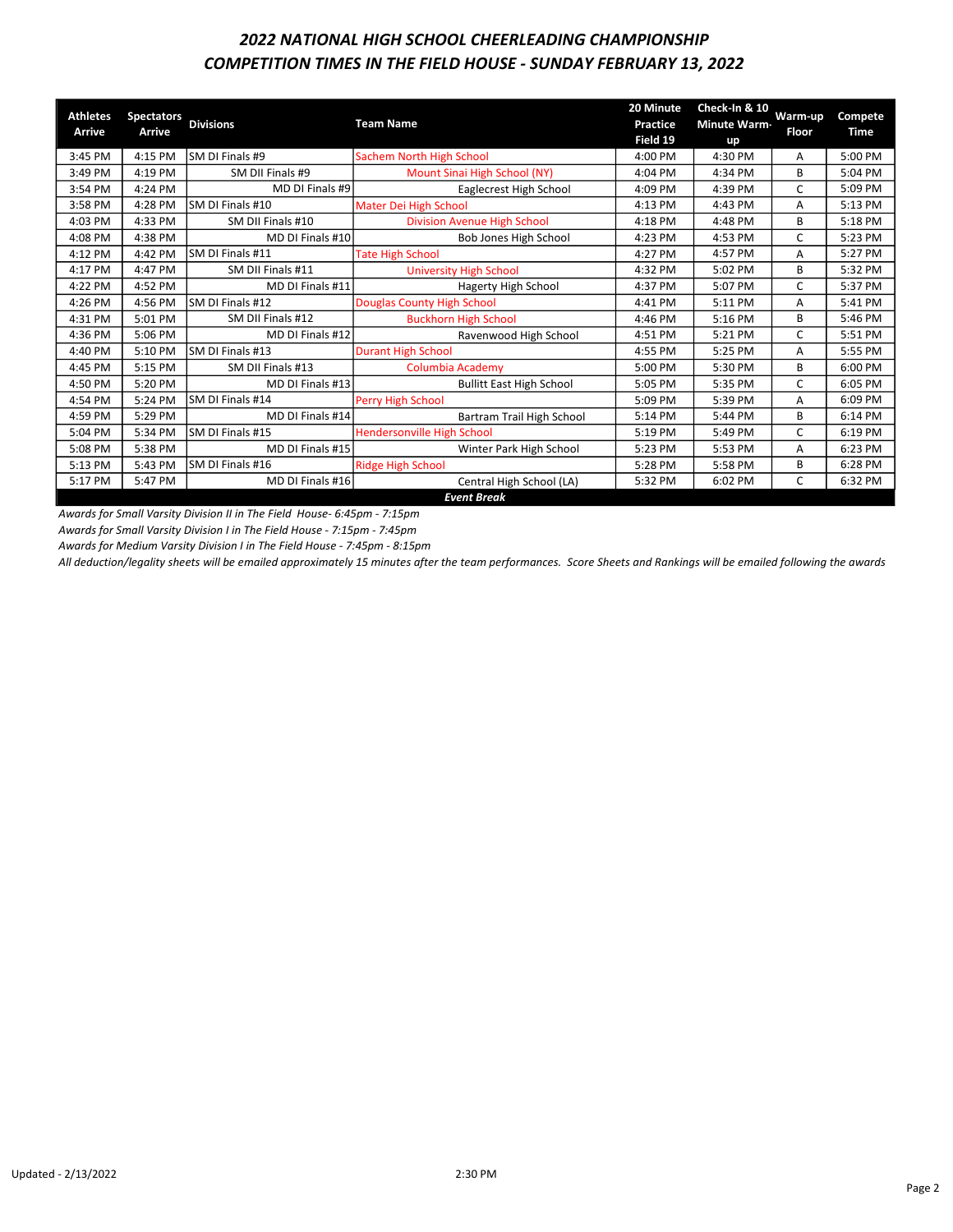# 2022 NATIONAL HIGH SCHOOL CHEERLEADING CHAMPIONSHIP COMPETITION TIMES IN VISA ATHLETIC CENTER - SUNDAY FEBRUARY 13, 2022

| <b>Athletes</b><br><b>Arrive</b> | <b>Spectators</b><br><b>Arrive</b> | <b>Divisions</b>       | <b>Team Name</b>                | 20 Minute<br><b>Practice</b><br>Field 19 | Check-In & 10<br><b>Minute Warm-</b><br>up | Warm-up<br><b>Floor</b> | Compete<br><b>Time</b> |
|----------------------------------|------------------------------------|------------------------|---------------------------------|------------------------------------------|--------------------------------------------|-------------------------|------------------------|
| 6:45 AM                          | 7:15 AM                            | SVC Game Day Finals #1 | Conroe High School              | 7:00 AM                                  | 7:30 AM                                    | A                       | 8:00 AM                |
| 6:49 AM                          | 7:19 AM                            | MVC Game Day Finals #1 | A L Brown High School           | 7:04 AM                                  | 7:34 AM                                    | B                       | 8:04 AM                |
| 6:53 AM                          | 7:23 AM                            | LVC Game Day Finals #1 | Summit High School (CA)         | 7:08 AM                                  | 7:38 AM                                    | $\mathsf{C}$            | 8:08 AM                |
| 6:57 AM                          | 7:27 AM                            | SVC Game Day Finals #2 | Albany High School              | 7:12 AM                                  | 7:42 AM                                    | A                       | 8:12 AM                |
| 7:01 AM                          | 7:31 AM                            | MVC Game Day Finals #2 | Green River High School         | 7:16 AM                                  | 7:46 AM                                    | B                       | 8:16 AM                |
| 7:05 AM                          | 7:35 AM                            | LVC Game Day Finals #2 | Russell County High School (KY) | 7:20 AM                                  | 7:50 AM                                    | C                       | 8:20 AM                |
| 7:09 AM                          | 7:39 AM                            | SVC Game Day Finals #3 | West Nassau High School         | 7:24 AM                                  | 7:54 AM                                    | A                       | 8:24 AM                |
| 7:13 AM                          | 7:43 AM                            | MVC Game Day Finals #3 | Holy Cross High School          | 7:28 AM                                  | 7:58 AM                                    | B                       | 8:28 AM                |
| 7:17 AM                          | 7:47 AM                            | LVC Game Day Finals #3 | West Harrison High School       | 7:32 AM                                  | 8:02 AM                                    | C                       | 8:32 AM                |
| 7:21 AM                          | 7:51 AM                            | SVC Game Day Finals #4 | Owasso High School              | 7:36 AM                                  | 8:06 AM                                    | A                       | 8:36 AM                |
| 7:25 AM                          | 7:55 AM                            | MVC Game Day Finals #4 | <b>Fishers High School</b>      | 7:40 AM                                  | 8:10 AM                                    | B                       | 8:40 AM                |
| 7:29 AM                          | 7:59 AM                            | LVC Game Day Finals #4 | Azle High School                | 7:44 AM                                  | 8:14 AM                                    | C                       | 8:44 AM                |
| 7:33 AM                          | 8:03 AM                            | SVC Game Day Finals #5 | Sparkman High School            | 7:48 AM                                  | 8:18 AM                                    | Α                       | 8:48 AM                |
| 7:37 AM                          | 8:07 AM                            | MVC Game Day Finals #5 | Downey High School              | 7:52 AM                                  | 8:22 AM                                    | B                       | 8:52 AM                |
| 7:41 AM                          | 8:11 AM                            | LVC Game Day Finals #5 | Lewisville High School          | 7:56 AM                                  | 8:26 AM                                    | C                       | 8:56 AM                |
| 7:45 AM                          | 8:15 AM                            | SVC Game Day Finals #6 | Somerset High School            | 8:00 AM                                  | 8:30 AM                                    | A                       | $9:00$ AM              |
| 7:49 AM                          | 8:19 AM                            | MVC Game Day Finals #6 | Archbishop Shaw High School     | 8:04 AM                                  | 8:34 AM                                    | B                       | 9:04 AM                |
| 7:53 AM                          | 8:23 AM                            | LVC Game Day Finals #6 | Fossil Ridge High School        | 8:08 AM                                  | 8:38 AM                                    | C                       | 9:08 AM                |
| 7:57 AM                          | 8:27 AM                            | SVC Game Day Finals #7 | <b>Bixby High School</b>        | 8:12 AM                                  | 8:42 AM                                    | A                       | 9:12 AM                |
| 8:01 AM                          | 8:31 AM                            | MVC Game Day Finals #7 | Mandeville High School          | 8:16 AM                                  | 8:46 AM                                    | B                       | 9:16 AM                |
| 8:05 AM                          | 8:35 AM                            | LVC Game Day Finals #7 | Saltillo High School            | 8:20 AM                                  | 8:50 AM                                    | C                       | 9:20 AM                |
| 8:09 AM                          | 8:39 AM                            | SVC Game Day Finals #8 | Mount Pleasant High School      | 8:24 AM                                  | 8:54 AM                                    | A                       | 9:24 AM                |
| 8:13 AM                          | 8:43 AM                            | MVC Game Day Finals #8 | McDowell High School            | 8:28 AM                                  | 8:58 AM                                    | B                       | 9:28 AM                |
| 8:17 AM                          | 8:47 AM                            | LVC Game Day Finals #8 | Caney Creek High School         | 8:32 AM                                  | 9:02 AM                                    | C                       | 9:32 AM                |

Awards for Small, Medium & Large Coed Game Day - 9:45am in Visa Athletic Center

All deduction/legality sheets will be emailed approximately 15 minutes after the team performances. Score Sheets and Rankings will be emailed following the awards/a

|          | <b>Event Break</b> |                                  |                                 |          |          |   |          |  |  |  |
|----------|--------------------|----------------------------------|---------------------------------|----------|----------|---|----------|--|--|--|
| 9:15 AM  | 9:45 AM            | SM DI Game Day Semis #1          | Seymour High School             | 9:30 AM  | 10:00 AM | А | 10:30 AM |  |  |  |
| 9:19 AM  | 9:49 AM            | SM DII Game Day Semis #1         | Archbishop Spalding High School | 9:34 AM  | 10:04 AM | B | 10:34 AM |  |  |  |
| 9:23 AM  | 9:53 AM            | MD DI Game Day Finals #1         | Summit High School (TN)         | 9:38 AM  | 10:08 AM | C | 10:38 AM |  |  |  |
| 9:27 AM  | 9:57 AM            | SM DI Game Day Semis #2          | Denham Springs High School      | 9:42 AM  | 10:12 AM | Α | 10:42 AM |  |  |  |
| 9:31 AM  | 10:01 AM           | SM DII Game Day Semis #2         | Crestwood High School           | 9:46 AM  | 10:16 AM | B | 10:46 AM |  |  |  |
| 9:35 AM  | 10:05 AM           | MD DI Game Day Finals #2         | Jupiter High School             | 9:50 AM  | 10:20 AM | C | 10:50 AM |  |  |  |
| 9:39 AM  | 10:09 AM           | Open                             | Open                            | 9:54 AM  | 10:24 AM | Α | 10:54 AM |  |  |  |
| 9:43 AM  | 10:13 AM           | SM DII Game Day Semis #3         | Clay County High School         | 9:58 AM  | 10:28 AM | B | 10:58 AM |  |  |  |
| 9:47 AM  | 10:17 AM           | MD DI Game Day Finals #3         | Niceville High School           | 10:02 AM | 10:32 AM | C | 11:02 AM |  |  |  |
| 9:51 AM  | 10:21 AM           | SM DI Game Day Semis #3          | Marquette High School           | 10:06 AM | 10:36 AM | Α | 11:06 AM |  |  |  |
| 9:55 AM  | 10:25 AM           | SM DII Game Day Semis #4         | Kennedy High School             | 10:10 AM | 10:40 AM | В | 11:10 AM |  |  |  |
| 9:59 AM  | 10:29 AM           | MD DI Game Day Finals #4         | Central Bucks High School-East  | 10:14 AM | 10:44 AM | C | 11:14 AM |  |  |  |
| 10:03 AM | 10:33 AM           | SM DI Game Day Semis #4          | Carmel High School              | 10:18 AM | 10:48 AM | А | 11:18 AM |  |  |  |
| 10:07 AM | 10:37 AM           | SM DII Game Day Semis #5         | Eastchester High School         | 10:22 AM | 10:52 AM | B | 11:22 AM |  |  |  |
| 10:11 AM | 10:41 AM           | MD DI Game Day Finals #5         | Northwest Rankin High School    | 10:26 AM | 10:56 AM | C | 11:26 AM |  |  |  |
| 10:15 AM | 10:45 AM           | SM DI Game Day Semis #5          | Montgomery High School (NJ)     | 10:30 AM | 11:00 AM | А | 11:30 AM |  |  |  |
| 10:19 AM | 10:49 AM           | SM DII Game Day Semis #6         | Douglas High School             | 10:34 AM | 11:04 AM | B | 11:34 AM |  |  |  |
| 10:23 AM | 10:53 AM           | MD DI Game Day Finals #6         | Pendleton Heights High School   | 10:38 AM | 11:08 AM | C | 11:38 AM |  |  |  |
|          |                    |                                  | <b>Event Break</b>              |          |          |   |          |  |  |  |
| 11:00 AM | 11:30 AM           | SM DI Game Day Semis #9          | <b>Crestview High School</b>    | 11:15 AM | 11:45 AM | Α | 12:15 PM |  |  |  |
| 11:04 AM | 11:34 AM           | SM DII Game Day Semis #7         | Vermilion Catholic High School  | 11:19 AM | 11:49 AM | B | 12:19 PM |  |  |  |
| 11:08 AM | 11:38 AM           | MD DI Game Day Finals #7         | Randolph High School            | 11:23 AM | 11:53 AM | C | 12:23 PM |  |  |  |
| 11:12 AM |                    | 11:42 AM SM DI Game Day Semis #9 | <b>Tate High School</b>         | 11:27 AM | 11:57 AM | Α | 12:27 PM |  |  |  |
| 11:16 AM | 11:46 AM           | SM DII Game Day Semis #8         | Stone Memorial High School      | 11:31 AM | 12:01 PM | В | 12:31 PM |  |  |  |
| 11:20 AM | 11:50 AM           | MD DI Game Day Finals #8         | D'Iberville High School         | 11:35 AM | 12:05 PM | C | 12:35 PM |  |  |  |
| 11:24 AM |                    | 11:54 AM SM DI Game Day Semis #8 | <b>Biloxi High School</b>       | 11:39 AM | 12:09 PM | А | 12:39 PM |  |  |  |
| 11:28 AM | 11:58 AM           | SM DII Game Day Semis #9         | Hackettstown High School        | 11:43 AM | 12:13 PM | В | 12:43 PM |  |  |  |
| 11:32 AM | 12:02 PM           | MD DI Game Day Finals #9         | Perry High School               | 11:47 AM | 12:17 PM | C | 12:47 PM |  |  |  |
| 11:36 AM | 12:06 PM           | SM DI Game Day Semis #9          | Chiles High School              | 11:51 AM | 12:21 PM | А | 12:51 PM |  |  |  |
| 11:40 AM | 12:10 PM           | SM DII Game Day Semis #10        | Fairview High School            | 11:55 AM | 12:25 PM | В | 12:55 PM |  |  |  |
| 11:44 AM | 12:14 PM           | SM DI Game Day Semis #10         | Los Alamitos High School        | 11:59 AM | 12:29 PM | C | 12:59 PM |  |  |  |
| 11:48 AM | 12:18 PM           | SM DII Game Day Semis #11        | Wilson Area High School         | 12:03 PM | 12:33 PM | А | 1:03 PM  |  |  |  |
| 11:52 AM | 12:22 PM           | SM DI Game Day Semis #11         | Hamilton High School            | 12:07 PM | 12:37 PM | B | 1:07 PM  |  |  |  |
| 11:56 AM | 12:26 PM           | SM DII Game Day Semis #12        | Mars Area High School           | 12:11 PM | 12:41 PM | C | 1:11 PM  |  |  |  |
| 12:00 PM | 12:30 PM           | SM DII Game Day Semis #13        | Purvis High School              | 12:15 PM | 12:45 PM | А | 1:15 PM  |  |  |  |
| 12:04 PM | 12:34 PM           | SM DII Game Day Semis #14        | Middlesex High School           | 12:19 PM | 12:49 PM | B | 1:19 PM  |  |  |  |
| 12:08 PM | 12:38 PM           | SM DII Game Day Semis #15        | Gross High School               | 12:23 PM | 12:53 PM | C | 1:23 PM  |  |  |  |

Updated 22:30 PM | 12:30 PM | 13:30 PM | 10 DM Division II B | 12:20 PM | 12:20 PM | 12:20 PM | 12:30 PM | 12:30 PM | 12:30 PM | 12:30 PM | 12:30 PM | 12:30 PM | 12:30 PM | 12:30 PM | 12:30 PM | 12:30 PM | 12:30 PM | 12:30 Awards for Medium Varsity Division I Game Day in The Stadium - 2:00pm - 2:30pm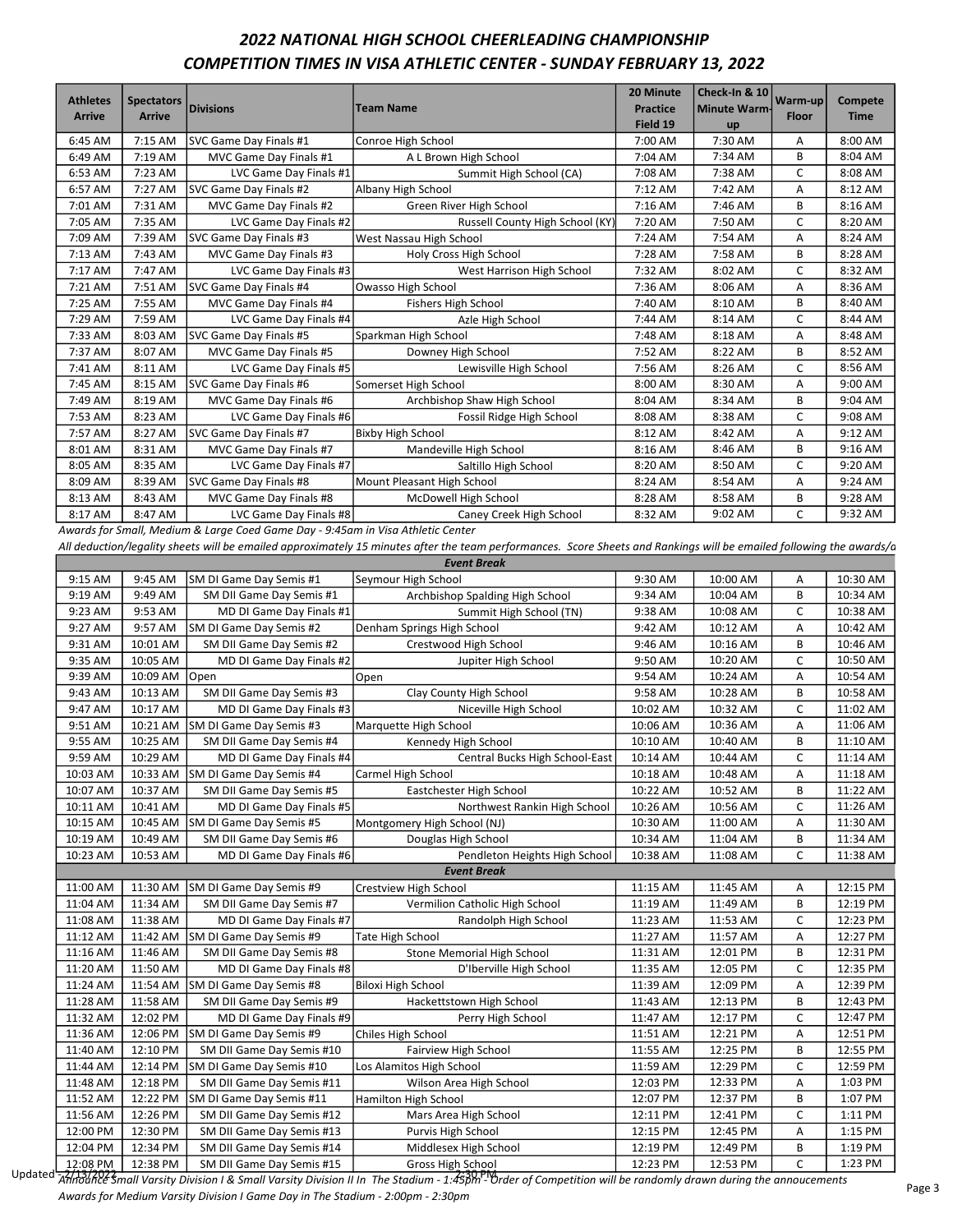# 2022 NATIONAL HIGH SCHOOL CHEERLEADING CHAMPIONSHIP COMPETITION TIMES IN VISA ATHLETIC CENTER - SUNDAY FEBRUARY 13, 2022

| <b>Athletes</b><br><b>Arrive</b> | <b>Spectators</b><br><b>Arrive</b> | <b>Divisions</b>           | <b>Team Name</b>                         | 20 Minute<br><b>Practice</b><br>Field 19 | Check-In & 10<br><b>Minute Warm-</b><br>up | Warm-up<br><b>Floor</b> | <b>Compete</b><br><b>Time</b> |
|----------------------------------|------------------------------------|----------------------------|------------------------------------------|------------------------------------------|--------------------------------------------|-------------------------|-------------------------------|
| 1:45 PM                          | 2:15 PM                            | SM DI Game Day Finals #1   | <b>Biloxi High School</b>                | 2:00 PM                                  | 2:30 PM                                    | Α                       | 3:00 PM                       |
| 1:49 PM                          | 2:19 PM                            | SM DII Game Day Finals #1  | <b>Eastchester High School</b>           | 2:04 PM                                  | 2:34 PM                                    | B                       | 3:04 PM                       |
| 1:53 PM                          | 2:23 PM                            | Rec Aff 12Y Finals #1      | Central Community Athletics - J          | 2:08 PM                                  | 2:38 PM                                    | $\mathsf{C}$            | 3:08 PM                       |
| 1:57 PM                          | 2:27 PM                            | SM DI Game Day Finals #2   | <b>Carmel High School</b>                | 2:12 PM                                  | 2:42 PM                                    | Α                       | 3:12 PM                       |
| 2:01 PM                          | 2:31 PM                            | SM DII Game Day Finals #2  | <b>Hackettstown High School</b>          | 2:16 PM                                  | 2:46 PM                                    | B                       | 3:16 PM                       |
| 2:05 PM                          | 2:35 PM                            | Rec Aff 12Y Finals #2      | Randolph Junior Rams                     | 2:20 PM                                  | 2:50 PM                                    | C                       | 3:20 PM                       |
| 2:09 PM                          | 2:39 PM                            | SM DI Game Day Finals #3   | <b>Bloomington Jefferson High School</b> | 2:24 PM                                  | 2:54 PM                                    | A                       | 3:24 PM                       |
| 2:13 PM                          | 2:43 PM                            | SM DII Game Day Finals #3  | Lansdale Catholic High School            | 2:28 PM                                  | 2:58 PM                                    | В                       | 3:28 PM                       |
| 2:17 PM                          | 2:47 PM                            | Rec Aff 12Y Finals #3      | <b>Pleasant Grove Dolphins</b>           | 2:32 PM                                  | 3:02 PM                                    | $\mathsf{C}$            | 3:32 PM                       |
| 2:21 PM                          | 2:51 PM                            | SM DI Game Day Finals #4   | <b>Marquette High School</b>             | 2:36 PM                                  | 3:06 PM                                    | Α                       | 3:36 PM                       |
| 2:25 PM                          | 2:55 PM                            | SM DII Game Day Finals #4  | <b>Stone Memorial High School</b>        | 2:40 PM                                  | 3:10 PM                                    | B                       | 3:40 PM                       |
| 2:29 PM                          | 2:59 PM                            | Rec Aff 12Y Finals #4      | Crispin Cheerleading - Junior Re         | 2:44 PM                                  | 3:14 PM                                    | C                       | 3:44 PM                       |
| 2:33 PM                          | 3:03 PM                            | SM DI Game Day Finals #5   | <b>Denham Springs High School</b>        | 2:48 PM                                  | 3:18 PM                                    | A                       | 3:48 PM                       |
| 2:37 PM                          | 3:07 PM                            | SM DII Game Day Finals #5  | <b>Gross High School</b>                 | 2:52 PM                                  | 3:22 PM                                    | B                       | 3:52 PM                       |
| 2:41 PM                          | 3:11 PM                            | Rec Aff 12Y Finals #5      | <b>Ridge Youth Sports</b>                | 2:56 PM                                  | 3:26 PM                                    | $\mathsf{C}$            | 3:56 PM                       |
| 2:45 PM                          | 3:15 PM                            | SM DI Game Day Finals #6   | <b>Chiles High School</b>                | 3:00 PM                                  | 3:30 PM                                    | Α                       | 4:00 PM                       |
| 2:49 PM                          | 3:19 PM                            | SM DII Game Day Finals #6  | <b>Vermilion Catholic High School</b>    | 3:04 PM                                  | 3:34 PM                                    | B                       | 4:04 PM                       |
| 2:53 PM                          | 3:23 PM                            | Rec Aff 12Y Finals #6      | Live Oak Rec Cheer - Jr Gold Re          | 3:08 PM                                  | 3:38 PM                                    | C                       | 4:08 PM                       |
| 2:57 PM                          | 3:27 PM                            | SM DI Game Day Finals #7   | Montgomery High School (NJ)              | 3:12 PM                                  | 3:42 PM                                    | А                       | 4:12 PM                       |
| 3:01 PM                          | 3:31 PM                            | SM DII Game Day Finals #7  | <b>Purvis High School</b>                | 3:16 PM                                  | 3:46 PM                                    | B                       | 4:16 PM                       |
| 3:05 PM                          | 3:35 PM                            | Rec Aff 12Y Finals #7      | Sachem Sports Club                       | 3:20 PM                                  | 3:50 PM                                    | $\mathsf{C}$            | 4:20 PM                       |
| 3:09 PM                          | 3:39 PM                            | SM DI Game Day Finals #8   | <b>West Forsyth High School</b>          | 3:24 PM                                  | 3:54 PM                                    | Α                       | 4:24 PM                       |
| 3:13 PM                          | 3:43 PM                            | SM DII Game Day Finals #8  | <b>Crestwood High School</b>             | 3:28 PM                                  | 3:58 PM                                    | B                       | 4:28 PM                       |
| 3:17 PM                          | 3:47 PM                            | Rec Aff 12Y Finals #8      | <b>Madison Central Rec</b>               | 3:32 PM                                  | 4:02 PM                                    | C                       | 4:32 PM                       |
| 3:21 PM                          | 3:51 PM                            | SM DII Game Day Finals #9  | Pike Liberal Arts High School            | 3:36 PM                                  | 4:06 PM                                    | Α                       | 4:36 PM                       |
| 3:25 PM                          | 3:55 PM                            | Rec Aff 12Y Finals #9      | Griffin Rec - Junior Black               | 3:40 PM                                  | 4:10 PM                                    | B                       | 4:40 PM                       |
| 3:29 PM                          | 3:59 PM                            | SM DII Game Day Finals #10 | <b>Clay County High School</b>           | 3:44 PM                                  | 4:14 PM                                    | А                       | 4:44 PM                       |

Awards for Recreational Aff 12Y - 4:45pm - 5:00pm, Awards for Small Varsity Division I Game Day - 5:00pm - 5:20pm & Small Varsity Varsity

All deduction/legality sheets will be emailed approximately 15 minutes after the team performances. Score Sheets and Rankings will be emailed following the announce

|         | <b>Event Break</b> |                            |                                          |         |         |   |         |  |  |  |  |
|---------|--------------------|----------------------------|------------------------------------------|---------|---------|---|---------|--|--|--|--|
| 4:45 PM | 5:15 PM            | MV DII Game Day Finals #1  | Union-Endicott High School               | 5:00 PM | 5:30 PM | A | 6:00 PM |  |  |  |  |
| 4:49 PM | 5:19 PM            | LG DI Game Day Finals #1   | Edina High School                        | 5:04 PM | 5:34 PM | B | 6:04 PM |  |  |  |  |
| 4:53 PM | 5:23 PM            | LG DII Game Day Finals #1  | Spain Park High School                   | 5:08 PM | 5:38 PM | C | 6:08 PM |  |  |  |  |
| 4:57 PM | 5:27 PM            | MV DII Game Day Finals #2  | Pike Road School                         | 5:12 PM | 5:42 PM | A | 6:12 PM |  |  |  |  |
| 5:01 PM | 5:31 PM            | LG DI Game Day Finals #2   | <b>Bishop Moore Catholic High School</b> | 5:16 PM | 5:46 PM | B | 6:16 PM |  |  |  |  |
| 5:05 PM | 5:35 PM            | LG DII Game Day Finals #2  | Hardin Jefferson High School             | 5:20 PM | 5:50 PM | C | 6:20 PM |  |  |  |  |
| 5:09 PM | 5:39 PM            | MV DII Game Day Finals #3  | Boyd-Buchanan School                     | 5:24 PM | 5:54 PM | А | 6:24 PM |  |  |  |  |
| 5:13 PM | 5:43 PM            | LG DI Game Day Finals #3   | Oak Grove High School (MS)               | 5:28 PM | 5:58 PM | B | 6:28 PM |  |  |  |  |
| 5:17 PM | 5:47 PM            | LG DII Game Day Finals #3  | Lumberton High School (TX)               | 5:32 PM | 6:02 PM | C | 6:32 PM |  |  |  |  |
| 5:21 PM | 5:51 PM            | MV DII Game Day Finals #4  | Burlington Township High School          | 5:36 PM | 6:06 PM | Α | 6:36 PM |  |  |  |  |
| 5:25 PM | 5:55 PM            | LG DI Game Day Finals #4   | Weddington High School                   | 5:40 PM | 6:10 PM | B | 6:40 PM |  |  |  |  |
| 5:29 PM | 5:59 PM            | LG DII Game Day Finals #4  | Cullman High School                      | 5:44 PM | 6:14 PM | C | 6:44 PM |  |  |  |  |
| 5:33 PM | 6:03 PM            | MV DII Game Day Finals #5  | <b>Harrison High School</b>              | 5:48 PM | 6:18 PM | C | 6:48 PM |  |  |  |  |
| 5:37 PM | 6:07 PM            | LG DI Game Day Finals #5   | <b>Highland High School</b>              | 5:52 PM | 6:22 PM | А | 6:52 PM |  |  |  |  |
| 5:41 PM | 6:11 PM            | LG DII Game Day Finals #5  | Delaware Valley Regional High !          | 5:56 PM | 6:26 PM | B | 6:56 PM |  |  |  |  |
| 5:45 PM | 6:15 PM            | MV DII Game Day Finals #6  | <b>Assumption High School</b>            | 6:00 PM | 6:30 PM | C | 7:00 PM |  |  |  |  |
| 5:49 PM | 6:19 PM            | LG DI Game Day Finals #6   | Riverdale High School                    | 6:04 PM | 6:34 PM | A | 7:04 PM |  |  |  |  |
|         |                    |                            | <b>Event Break</b>                       |         |         |   |         |  |  |  |  |
| 6:00 PM | 6:30 PM            | MV DII Game Day Finals #7  | Immaculata High School                   | 6:15 PM | 6:45 PM | Α | 7:15 PM |  |  |  |  |
| 6:04 PM | 6:34 PM            | LG DI Game Day Finals #7   | Ravenwood High School                    | 6:19 PM | 6:49 PM | B | 7:19 PM |  |  |  |  |
| 6:08 PM | 6:38 PM            | LG DII Game Day Finals #6  | Lago Vista High School                   | 6:23 PM | 6:53 PM | C | 7:23 PM |  |  |  |  |
| 6:12 PM | 6:42 PM            | MV DII Game Day Finals #8  | Opp High School                          | 6:27 PM | 6:57 PM | А | 7:27 PM |  |  |  |  |
| 6:16 PM | 6:46 PM            | LG DI Game Day Finals #8   | Churchill High School                    | 6:31 PM | 7:01 PM | B | 7:31 PM |  |  |  |  |
| 6:20 PM | 6:50 PM            | LG DII Game Day Finals #7  | Sumrall High School                      | 6:35 PM | 7:05 PM | C | 7:35 PM |  |  |  |  |
| 6:24 PM | 6:54 PM            | MV DII Game Day Finals #9  | Silver Creek High School                 | 6:39 PM | 7:09 PM | Α | 7:39 PM |  |  |  |  |
| 6:28 PM | 6:58 PM            | LG DI Game Day Finals #9   | Dutchtown High School                    | 6:43 PM | 7:13 PM | B | 7:43 PM |  |  |  |  |
| 6:32 PM | 7:02 PM            | LG DII Game Day Finals #8  | North Hunterdon High School              | 6:47 PM | 7:17 PM | C | 7:47 PM |  |  |  |  |
| 6:36 PM | 7:06 PM            | MV DII Game Day Finals #10 | St Thomas More Catholic School           | 6:51 PM | 7:21 PM | А | 7:51 PM |  |  |  |  |
| 6:40 PM | 7:10 PM            | LG DI Game Day Finals #10  | Rio Rancho High School                   | 6:55 PM | 7:25 PM | B | 7:55 PM |  |  |  |  |
| 6:44 PM | 7:14 PM            | LG DII Game Day Finals #9  | Live Oak High School                     | 6:59 PM | 7:29 PM | C | 7:59 PM |  |  |  |  |
| 6:48 PM | 7:18 PM            | MV DII Game Day Finals #11 | Knox Central High School                 | 7:03 PM | 7:33 PM | Α | 8:03 PM |  |  |  |  |
| 6:52 PM | 7:22 PM            | MV DII Game Day Finals #12 | Bowling Green High School                | 7:07 PM | 7:37 PM | B | 8:07 PM |  |  |  |  |

Awards for Large Varsity Div I Game Day - 8:30pm - 8:45pm, Large Varsity Div II Game Day - 8:45pm - 9:00pm & Medium Varsity Division II Game Day - 9:00pm - 9:15pm Updated All/đe*đ*llad deduction bleam will be emailed approximately 15 minutes after the t**BanNe**rformances. Score Sheets and Rankings will be emailed following the awards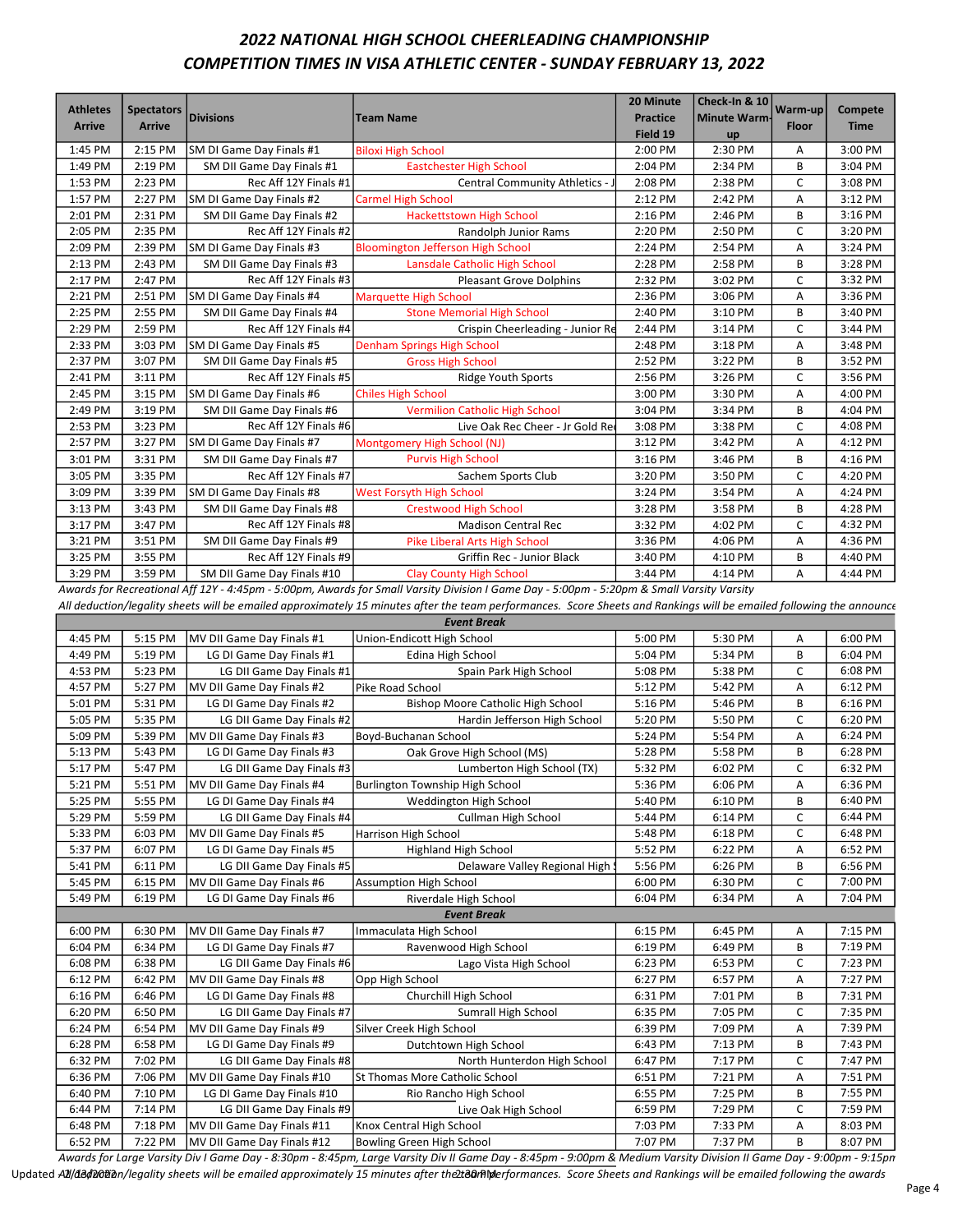# 2022 WORLD SCHOOL CHEERLEADING CHAMPIONSHIP COMPETITION TIMES IN ARENA NORTH (YELLOW) - SUNDAY FEBRUARY 13, 2022

| <b>Athletes</b><br><b>Arrive</b> | <b>Spectators</b><br><b>Arrive</b> | <b>Divisions</b>                                                 | Team Name                         | 20 Minute<br><b>Practice</b> | Check-In & 10<br><b>Minute Warm</b> | <u>Warm-up</u><br><b>Floor</b> | <b>Compete</b><br><b>Time</b> |
|----------------------------------|------------------------------------|------------------------------------------------------------------|-----------------------------------|------------------------------|-------------------------------------|--------------------------------|-------------------------------|
|                                  |                                    |                                                                  |                                   | Field 19                     | <b>up</b>                           |                                |                               |
| 8:15 AM                          | 8:45 AM                            | <b>WSCC Traditional Rec 12Y</b>                                  | JAGS Cheer Club                   | 8:30 AM                      | 9:00 AM                             | Α                              | 9:30 AM                       |
| 8:20 AM                          | 8:50 AM                            | <b>WSCC Traditional Rec 12Y</b>                                  | Live Oak Rec Cheer - Jr Gold Rec  | 8:35 AM                      | 9:05 AM                             | B                              | 9:35 AM                       |
| 8:25 AM                          | 8:55 AM                            | <b>WSCC Traditional Rec 12Y</b>                                  | <b>Pride Athletics</b>            | 8:40 AM                      | 9:10 AM                             | C                              | 9:40 AM                       |
| 8:30 AM                          | 9:00 AM                            | <b>WSCC Traditional Rec 12Y</b>                                  | <b>Ridge Youth Sports</b>         | 8:45 AM                      | 9:15 AM                             | Α                              | 9:45 AM                       |
| 8:35 AM                          | 9:05 AM                            | <b>WSCC Traditional Rec 10Y</b>                                  | Live Oak Rec Cheer - Youth Rec    | 8:50 AM                      | 9:20 AM                             | B                              | 9:50 AM                       |
| 8:40 AM                          | 9:10 AM                            | <b>WSCC Junior High NT</b>                                       | Spring Station Middle School      | 8:55 AM                      | 9:25 AM                             | C                              | 9:55 AM                       |
| 8:45 AM                          | 9:15 AM                            | <b>WSCC Small Varsity NT</b>                                     | Belle Chasse High School          | 9:00 AM                      | 9:30 AM                             | А                              | 10:00 AM                      |
| 8:50 AM                          | 9:20 AM                            | <b>WSCC Small Varsity NT</b>                                     | Minnetonka High School            | 9:05 AM                      | 9:35 AM                             | B                              | 10:05 AM                      |
| 8:55 AM                          | 9:25 AM                            | <b>WSCC Small Varsity NT</b>                                     | The Ursuline High School          | 9:10 AM                      | 9:40 AM                             | C                              | 10:10 AM                      |
| 9:00 AM                          | 9:30 AM                            | <b>WSCC Medium Varsity NT</b>                                    | St Thomas Aquinas High School     | 9:15 AM                      | 9:45 AM                             | Α                              | 10:15 AM                      |
| 9:05 AM                          | 9:35 AM                            | <b>WSCC Super Varsity NT</b>                                     | St Amant High School              | 9:20 AM                      | 9:50 AM                             | B                              | 10:20 AM                      |
| 9:10 AM                          | 9:40 AM                            | <b>WSCC Large Varsity Coed - NT</b>                              | Costa Mesa High School            | 9:25 AM                      | 9:55 AM                             | C                              | 10:25 AM                      |
| 9:15 AM                          | 9:45 AM                            | <b>WSCC Large Varsity Coed - NT</b>                              | Mandeville High School            | 9:30 AM                      | 10:00 AM                            | Α                              | 10:30 AM                      |
| 9:20 AM                          | 9:50 AM                            | <b>WSCC Traditional Rec 14Y</b>                                  | Live Oak Rec Cheer - Senior Rec   | 9:35 AM                      | 10:05 AM                            | В                              | 10:35 AM                      |
| 9:25 AM                          | 9:55 AM                            | <b>WSCC Traditional Rec 14Y</b>                                  | Griffin Rec - Senior Purple       | 9:40 AM                      | 10:10 AM                            | C                              | 10:40 AM                      |
|                                  |                                    | World School Session I Awards - 11:00am - 12:00pm in Arena North |                                   |                              |                                     |                                |                               |
|                                  |                                    |                                                                  | <b>Event Break</b>                |                              |                                     |                                |                               |
| 11:15 AM                         | 11:45 AM                           | <b>WSCC Junior Varsity NT</b>                                    | <b>Houston High School</b>        | 11:30 AM                     | 12:00 PM                            | B                              | 12:30 PM                      |
| 11:20 AM                         | 11:50 AM                           | <b>WSCC Small Varsity Coed - NT</b>                              | West Nassau High School           | 11:35 AM                     | 12:05 PM                            | C                              | 12:35 PM                      |
| 11:25 AM                         | 11:55 AM                           | <b>WSCC Medium Varsity Coed</b>                                  | <b>Stewarts Creek High School</b> | 11:40 AM                     | 12:10 PM                            | Α                              | 12:40 PM                      |
| 11:30 AM                         | 12:00 PM                           | <b>WSCC Small Varsity</b>                                        | Perry County Central High School  | 11:45 AM                     | 12:15 PM                            | В                              | 12:45 PM                      |
| 11:35 AM                         | 12:05 PM                           | <b>WSCC Medium Varsity</b>                                       | Greenup County High School        | 11:50 AM                     | 12:20 PM                            | C                              | 12:50 PM                      |
| 11:40 AM                         | 12:10 PM                           | Open                                                             | Open                              | 11:55 AM                     | 12:25 PM                            | Α                              | 12:55 PM                      |
| 11:45 AM                         | 12:15 PM                           | <b>WSCC Junior High</b>                                          | Houston Middle School             | 12:00 PM                     | 12:30 PM                            | B                              | 1:00 PM                       |
| 11:50 AM                         | 12:20 PM                           | <b>WSCC Junior High</b>                                          | Live Oak Junior High School       | 12:05 PM                     | 12:35 PM                            | C                              | 1:05 PM                       |
| 11:55 AM                         | 12:25 PM                           | <b>WSCC Junior High</b>                                          | Woodland Middle School            | 12:10 PM                     | 12:40 PM                            | Α                              | 1:10 PM                       |
| 12:00 PM                         | 12:30 PM                           | <b>WSCC Junior Varsity</b>                                       | Arlington High School             | 12:15 PM                     | 12:45 PM                            | В                              | 1:15 PM                       |
| 12:05 PM                         | 12:35 PM                           | <b>WSCC Super Varsity</b>                                        | Collierville High School          | 12:20 PM                     | 12:50 PM                            | С                              | 1:20 PM                       |
| 12:10 PM                         | 12:40 PM                           | <b>WSCC Super Varsity</b>                                        | Houston High School               | 12:25 PM                     | 12:55 PM                            | Α                              | 1:25 PM                       |
| 12:15 PM                         | 12:45 PM                           | <b>WSCC Super Varsity</b>                                        | St Joseph's Academy               | 12:30 PM                     | 1:00 PM                             | B                              | 1:30 PM                       |
| 12:20 PM                         | 12:50 PM                           | <b>WSCC Large Varsity Coed</b>                                   | Dyer County High School           | 12:35 PM                     | 1:05 PM                             | С                              | 1:35 PM                       |
| 12:25 PM                         | 12:55 PM                           | <b>WSCC Small Varsity Coed</b>                                   | Hudson High School                | 12:40 PM                     | 1:10 PM                             | А                              | 1:40 PM                       |
| 12:30 PM                         | 1:00 PM                            | <b>WSCC Small Varsity Coed</b>                                   | Sparkman High School              | 12:45 PM                     | 1:15 PM                             | В                              | 1:45 PM                       |
| 12:35 PM                         | 1:05 PM                            | <b>WSCC Junior Varsity Coed</b>                                  | Sparkman High School              | 12:50 PM                     | 1:20 PM                             | C                              | 1:50 PM                       |
| 12:40 PM                         | 1:10 PM                            | <b>WSCC Junior Varsity Coed</b>                                  | Stewarts Creek High School        | 12:55 PM                     | 1:25 PM                             | А                              | 1:55 PM                       |
| 12:45 PM                         | 1:15 PM                            | <b>WSCC Large Varsity</b>                                        | James Clemens High School         | 1:00 PM                      | 1:30 PM                             | B                              | 2:00 PM                       |
| 12:50 PM                         | 1:20 PM                            | <b>WSCC Large Varsity</b>                                        | Live Oak High School              | 1:05 PM                      | 1:35 PM                             | $\mathsf{C}$                   | 2:05 PM                       |

World School Session II Awards - 2:15pm - 3:00pm in Arena North

All deduction/legality sheets will be emailed approximately 15 minutes after the team performances. Score Sheets and Rankings will be emailed following the announce

2022 NATIONAL HIGH SCHOOL CHEERLEADING CHAMPIONSHIP

#### COMPETITION TIMES IN ARENA NORTH (YELLOW) - SUNDAY FEBRUARY 13, 2022

| <b>Athletes</b><br><b>Arrive</b> | <b>Spectators</b><br><b>Arrive</b> | <b>Divisions</b>           | <b>Team Name</b>                     | <b>20 Minute</b><br><b>Practice</b><br>Field 19 | Check-In & 10<br><b>Minute Warm-</b><br><b>up</b> | <b>Warm-up</b><br><b>Floor</b> | <b>Compete</b><br><b>Time</b> |
|----------------------------------|------------------------------------|----------------------------|--------------------------------------|-------------------------------------------------|---------------------------------------------------|--------------------------------|-------------------------------|
| 3:45 PM                          | 4:15 PM                            | SUV DI Game Day Finals #1  | Collierville High School             | 4:00 PM                                         | 4:30 PM                                           | A                              | 5:00 PM                       |
| 3:50 PM                          | 4:20 PM                            | SUV DII Game Day Finals #1 | Vandebilt Catholic High School       | 4:05 PM                                         | 4:35 PM                                           | В                              | 5:05 PM                       |
| 3:55 PM                          | 4:25 PM                            | SUV DI Game Day Finals #2  | Tomball High School                  | 4:10 PM                                         | 4:40 PM                                           | C                              | 5:10 PM                       |
| 4:00 PM                          | 4:30 PM                            | SUV DII Game Day Finals #2 | Liberty Christian High School        | 4:15 PM                                         | 4:45 PM                                           | A                              | 5:15 PM                       |
| 4:05 PM                          | 4:35 PM                            | SUV DI Game Day Finals #3  | Hempfield Area High School           | 4:20 PM                                         | 4:50 PM                                           | В                              | 5:20 PM                       |
| 4:10 PM                          | 4:40 PM                            | SUV DII Game Day Finals #3 | El Dorado High School                | 4:25 PM                                         | 4:55 PM                                           | C                              | 5:25 PM                       |
| 4:15 PM                          | 4:45 PM                            | SUV DI Game Day Finals #4  | Eaton High School                    | 4:30 PM                                         | 5:00 PM                                           | А                              | 5:30 PM                       |
| 4:20 PM                          | 4:50 PM                            | SUV DII Game Day Finals #4 | Crandall High School                 | 4:35 PM                                         | 5:05 PM                                           | B                              | 5:35 PM                       |
| 4:25 PM                          | 4:55 PM                            | SUV DI Game Day Finals #5  | Franklin High School (TN)            | 4:40 PM                                         | 5:10 PM                                           | C                              | 5:40 PM                       |
| 4:30 PM                          | 5:00 PM                            | SUV DII Game Day Finals #5 | Hueytown High School                 | 4:45 PM                                         | 5:15 PM                                           | A                              | 5:45 PM                       |
| 4:35 PM                          | 5:05 PM                            | SUV DI Game Day Finals #6  | Aledo High School                    | 4:50 PM                                         | 5:20 PM                                           | B                              | 5:50 PM                       |
| 4:40 PM                          | 5:10 PM                            | SUV DII Game Day Finals #6 | Garnet Valley High School            | 4:55 PM                                         | 5:25 PM                                           | C                              | 5:55 PM                       |
| 4:45 PM                          | 5:15 PM                            | SUV DI Game Day Finals #7  | <b>Cumberland Valley High School</b> | 5:00 PM                                         | 5:30 PM                                           | C                              | 6:00 PM                       |
| 4:50 PM                          | 5:20 PM                            | SUV DII Game Day Finals #7 | Hewitt-Trussville High School        | 5:05 PM                                         | 5:35 PM                                           | А                              | 6:05 PM                       |
| 4:55 PM                          | 5:25 PM                            | SUV DI Game Day Finals #8  | Byron Nelson High School             | 5:10 PM                                         | 5:40 PM                                           | В                              | 6:10 PM                       |
| 5:00 PM                          | 5:30 PM                            | SUV DII Game Day Finals #8 | Anthony Wayne High School            | 5:15 PM                                         | 5:45 PM                                           | C                              | 6:15 PM                       |
| 5:05 PM                          | 5:35 PM                            | SUV DI Game Day Finals #9  | Seven Lakes High School              | 5:20 PM                                         | 5:50 PM                                           | A                              | 6:20 PM                       |

Updated A**zyqɛʃɔ̯ɔ̯**ʊ̯p2̪uper Varsity Division I and Super Varsity Division II Game Day - 6:45p̥m 3 t͡x͡ppm in Arena North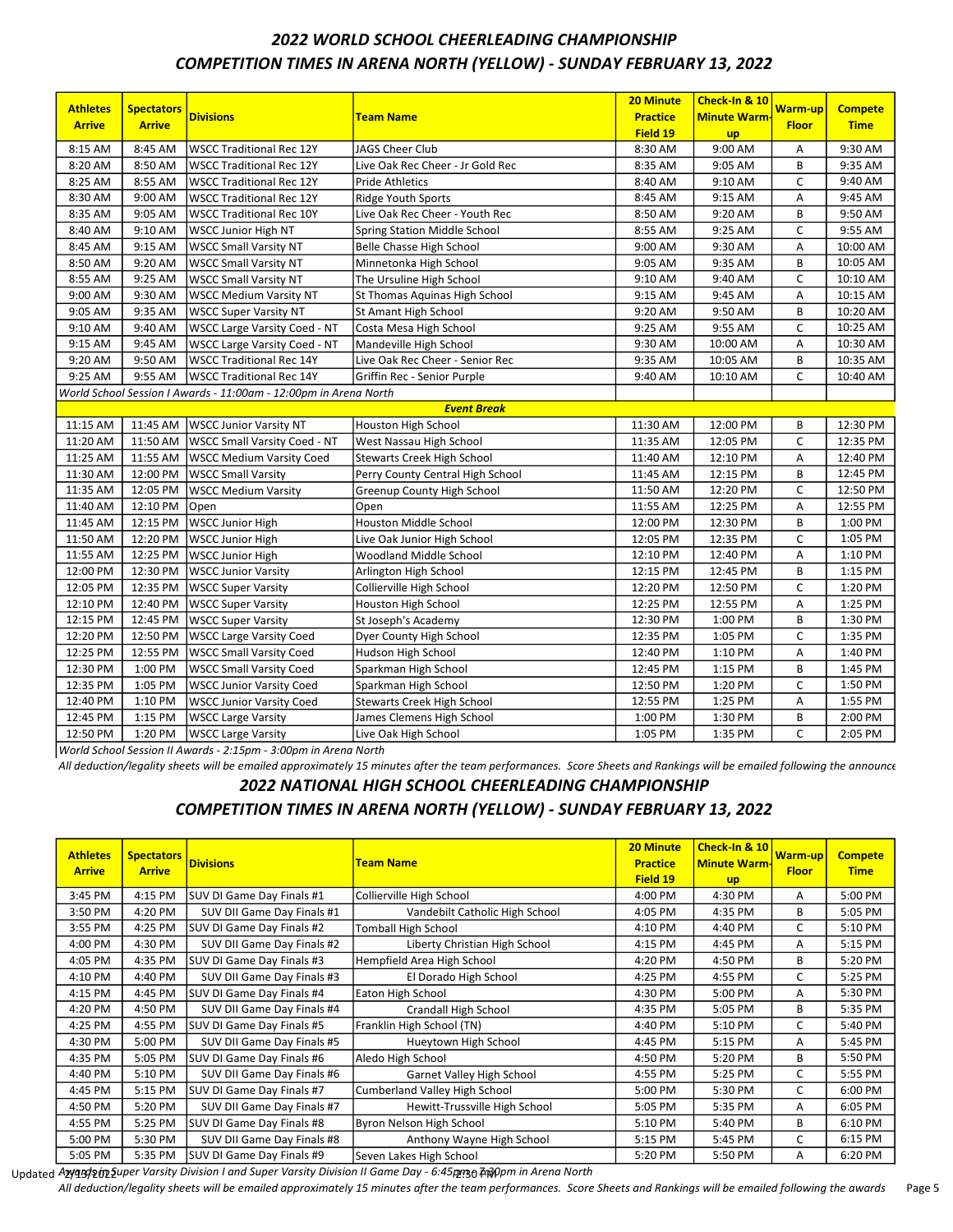## 2022 NATIONAL HIGH SCHOOL CHEERLEADING CHAMPIONSHIP COMPETITION TIMES IN ARENA EAST (BLUE) - SUNDAY FEBRUARY 13, 2022

| <b>Athletes</b><br><b>Arrive</b> | <b>Spectators</b><br><b>Arrive</b> | <b>Divisions</b> | <b>Team Name</b>                       | 20 Minute<br><b>Practice</b><br>Field 19 | <b>Check-In &amp; 10</b><br><b>Minute Warm-</b><br><b>up</b> | Warm-up<br><b>Floor</b> | <b>Compete</b><br><b>Time</b> |
|----------------------------------|------------------------------------|------------------|----------------------------------------|------------------------------------------|--------------------------------------------------------------|-------------------------|-------------------------------|
| 7:15 AM                          | 7:45 AM                            | SV DI Semis #1   | Ponte Vedra High School                | 7:30 AM                                  | 8:00 AM                                                      | A                       | 8:30 AM                       |
| 7:19 AM                          | 7:49 AM                            | SV DII Semis #1  | Perry County Central High School       | 7:34 AM                                  | 8:04 AM                                                      | B                       | 8:34 AM                       |
| 7:23 AM                          | 7:53 AM                            | SV DI Semis #2   | Sachem North High School               | 7:38 AM                                  | 8:08 AM                                                      | $\mathsf{C}$            | 8:38 AM                       |
| 7:27 AM                          | 7:57 AM                            | SV DII Semis #2  | <b>Richland High School</b>            | 7:42 AM                                  | 8:12 AM                                                      | A                       | 8:42 AM                       |
| 7:31 AM                          | 8:01 AM                            | SV DI Semis #3   | North Hills High School                | 7:46 AM                                  | 8:16 AM                                                      | B                       | 8:46 AM                       |
| 7:35 AM                          | 8:05 AM                            | SV DII Semis #3  | Division Avenue High School            | 7:50 AM                                  | 8:20 AM                                                      | $\mathsf{C}$            | 8:50 AM                       |
| 7:39 AM                          | 8:09 AM                            | SV DI Semis #4   | Franklin High School (TN)              | 7:54 AM                                  | 8:24 AM                                                      | Α                       | 8:54 AM                       |
| 7:43 AM                          | 8:13 AM                            | SV DII Semis #4  | Charlotte Catholic High School         | 7:58 AM                                  | 8:28 AM                                                      | B                       | 8:58 AM                       |
| 7:47 AM                          | 8:17 AM                            | SV DI Semis #5   | Bloomington High School-South          | 8:02 AM                                  | 8:32 AM                                                      | $\mathsf{C}$            | 9:02 AM                       |
| 7:51 AM                          | 8:21 AM                            | SV DII Semis #5  | Hauppauge High School                  | 8:06 AM                                  | 8:36 AM                                                      | Α                       | 9:06 AM                       |
| 7:55 AM                          | 8:25 AM                            | SV DI Semis #6   | Tate High School                       | 8:10 AM                                  | 8:40 AM                                                      | B                       | 9:10 AM                       |
| 7:59 AM                          | 8:29 AM                            | SV DII Semis #6  | Delaware Valley Regional High School   | 8:14 AM                                  | 8:44 AM                                                      | C                       | 9:14 AM                       |
| 8:03 AM                          | 8:33 AM                            | SV DI Semis #7   | Boone County High School               | 8:18 AM                                  | 8:48 AM                                                      | Α                       | 9:18 AM                       |
| 8:07 AM                          | 8:37 AM                            | SV DII Semis #7  | Cullman High School                    | 8:22 AM                                  | 8:52 AM                                                      | B                       | 9:22 AM                       |
| 8:11 AM                          | 8:41 AM                            | SV DI Semis #8   | Hendersonville High School             | 8:26 AM                                  | 8:56 AM                                                      | $\mathsf{C}$            | 9:26 AM                       |
| 8:15 AM                          | 8:45 AM                            | SV DII Semis #8  | Columbia Academy                       | 8:30 AM                                  | 9:00 AM                                                      | Α                       | 9:30 AM                       |
| 8:19 AM                          | 8:49 AM                            | SV DI Semis #9   | Dr Phillips High School                | 8:34 AM                                  | 9:04 AM                                                      | B                       | 9:34 AM                       |
| 8:23 AM                          | 8:53 AM                            | SV DII Semis #9  | Lansdale Catholic High School          | 8:38 AM                                  | 9:08 AM                                                      | $\mathsf{C}$            | 9:38 AM                       |
| 8:27 AM                          | 8:57 AM                            | SV DI Semis #10  | Edina High School                      | 8:42 AM                                  | 9:12 AM                                                      | A                       | 9:42 AM                       |
| 8:31 AM                          | 9:01 AM                            | SV DII Semis #10 | University High School                 | 8:46 AM                                  | 9:16 AM                                                      | B                       | 9:46 AM                       |
| 8:35 AM                          | 9:05 AM                            | SV DI Semis #11  | Freeport High School                   | 8:50 AM                                  | 9:20 AM                                                      | $\mathsf{C}$            | 9:50 AM                       |
| 8:39 AM                          | 9:09 AM                            | SV DII Semis #11 | Mepham High School                     | 8:54 AM                                  | 9:24 AM                                                      | Α                       | 9:54 AM                       |
| 8:43 AM                          | 9:13 AM                            | SV DI Semis #12  | Eastern High School                    | 8:58 AM                                  | 9:28 AM                                                      | B                       | 9:58 AM                       |
|                                  |                                    |                  | <b>Event Break</b>                     |                                          |                                                              |                         |                               |
| 9:00 AM                          | 9:30 AM                            | SV DI Semis #13  | Durant High School                     | 9:15 AM                                  | 9:45 AM                                                      | $\mathsf{C}$            | 10:15 AM                      |
| 9:04 AM                          | 9:34 AM                            | SV DII Semis #12 | Plainedge High School                  | 9:19 AM                                  | 9:49 AM                                                      | Α                       | 10:19 AM                      |
| 9:08 AM                          | 9:38 AM                            | SV DI Semis #14  | Chaparral High School (CO)             | 9:23 AM                                  | 9:53 AM                                                      | B                       | 10:23 AM                      |
| 9:12 AM                          | 9:42 AM                            | SV DII Semis #13 | Madisonville North Hopkins High School | 9:27 AM                                  | 9:57 AM                                                      | C                       | 10:27 AM                      |
| 9:16 AM                          | 9:46 AM                            | SV DI Semis #15  | <b>Grandview High School</b>           | 9:31 AM                                  | 10:01 AM                                                     | Α                       | 10:31 AM                      |
| 9:20 AM                          | 9:50 AM                            | SV DII Semis #14 | <b>Burlington Township High School</b> | 9:35 AM                                  | 10:05 AM                                                     | B                       | 10:35 AM                      |
| 9:24 AM                          | 9:54 AM                            | SV DI Semis #16  | <b>Bullitt Central High School</b>     | 9:39 AM                                  | 10:09 AM                                                     | $\mathsf{C}$            | 10:39 AM                      |
| 9:28 AM                          | 9:58 AM                            | SV DII Semis #15 | Marple-Newtown High School             | 9:43 AM                                  | 10:13 AM                                                     | Α                       | 10:43 AM                      |
| 9:32 AM                          | 10:02 AM                           | SV DI Semis #17  | Oak Grove High School                  | 9:47 AM                                  | 10:17 AM                                                     | B                       | 10:47 AM                      |
| 9:36 AM                          | 10:06 AM                           | SV DII Semis #16 | Pope John Paul II High School (PA)     | 9:51 AM                                  | 10:21 AM                                                     | $\mathsf{C}$            | 10:51 AM                      |
| 9:40 AM                          | 10:10 AM                           | SV DI Semis #18  | Ridge High School                      | 9:55 AM                                  | 10:25 AM                                                     | Α                       | 10:55 AM                      |
| 9:44 AM                          | 10:14 AM                           | SV DII Semis #17 | East Islip High School                 | 9:59 AM                                  | 10:29 AM                                                     | B                       | 10:59 AM                      |
| 9:48 AM                          | 10:18 AM                           | SV DI Semis #19  | Bridgewater-Raritan High School        | 10:03 AM                                 | 10:33 AM                                                     | $\mathsf C$             | 11:03 AM                      |
| 9:52 AM                          | 10:22 AM                           | SV DII Semis #18 | St Francis Borgia High School          | 10:07 AM                                 | 10:37 AM                                                     | A                       | 11:07 AM                      |
| 9:56 AM                          | 10:26 AM                           | SV DI Semis #20  | Johnson High School                    | 10:11 AM                                 | 10:41 AM                                                     | B                       | 11:11 AM                      |
| 10:00 AM                         | 10:30 AM                           | SV DI Semis #21  | <b>Bryant High School</b>              | 10:15 AM                                 | 10:45 AM                                                     | $\mathsf{C}$            | 11:15 AM                      |
| 10:04 AM                         | 10:34 AM                           | SV DI Semis #22  | North Little Rock High School West     | 10:19 AM                                 | 10:49 AM                                                     | А                       | 11:19 AM                      |
| 10:08 AM                         | 10:38 AM                           | SV DI Semis #23  | Smithtown High School West             | 10:23 AM                                 | 10:53 AM                                                     | B                       | 11:23 AM                      |
| 10:12 AM                         | 10:42 AM                           | SV DI Semis #24  | Chiles High School                     | 10:27 AM                                 | 10:57 AM                                                     | $\mathsf{C}$            | 11:27 AM                      |

Announce Small Varsity DII Finalists in The Stadium - 12:30pm

Announce Small Varsity DI Finalists in The Stadium - 12:45pm

All deduction/legality sheets will be emailed approximately 15 minutes after the team performances. Score Sheets and Rankings will be emailed following the announce

Event Break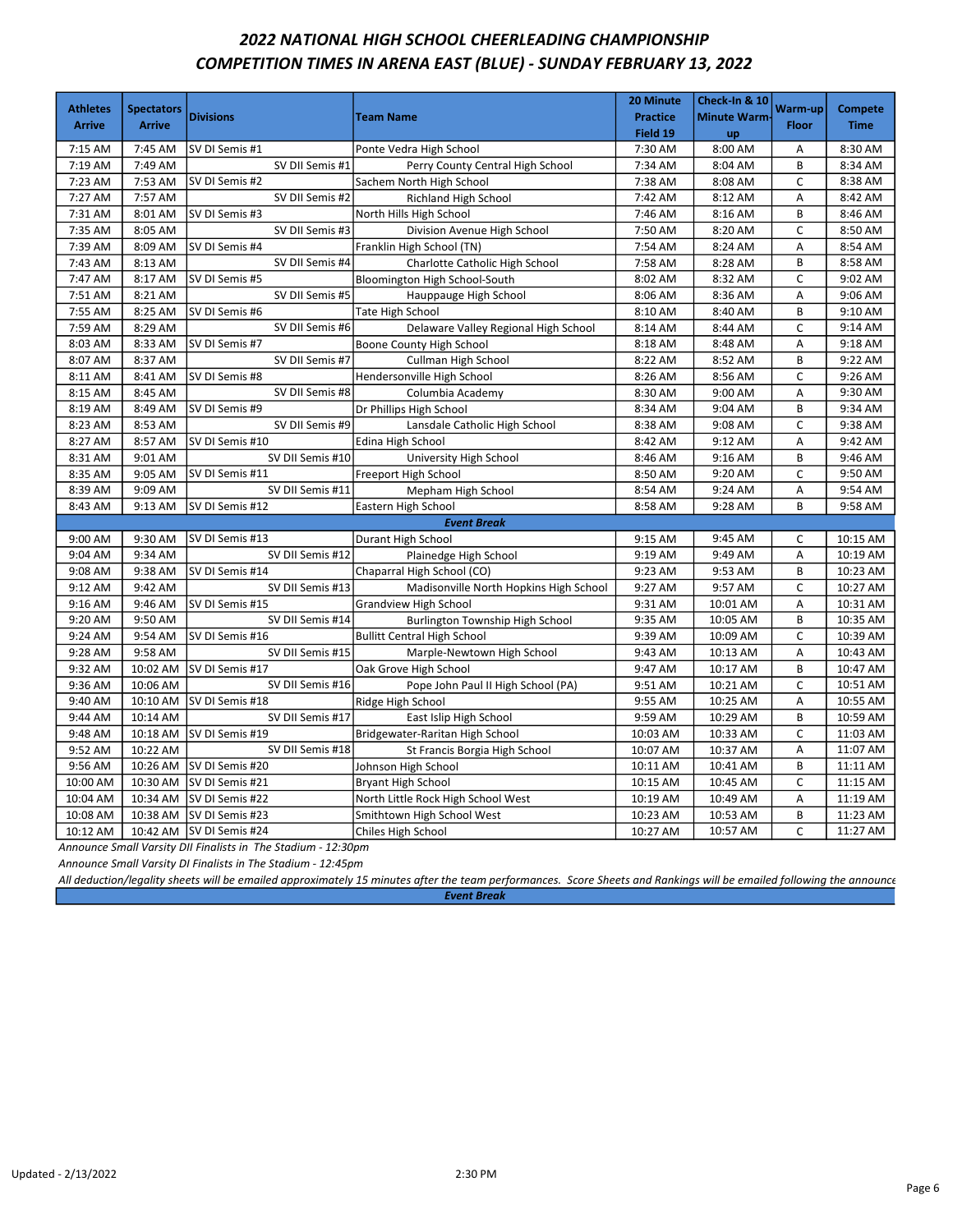## 2022 NATIONAL HIGH SCHOOL CHEERLEADING CHAMPIONSHIP COMPETITION TIMES IN ARENA EAST (BLUE) - SUNDAY FEBRUARY 13, 2022

| <b>Athletes</b><br><b>Arrive</b> | <b>Spectators</b><br><b>Arrive</b> | <b>Divisions</b> | <b>Team Name</b>                 | 20 Minute<br><b>Practice</b><br>Field 19 | Check-In & 10<br><b>Minute Warm-</b><br><b>up</b> | Warm-up<br><b>Floor</b> | <b>Compete</b><br><b>Time</b> |
|----------------------------------|------------------------------------|------------------|----------------------------------|------------------------------------------|---------------------------------------------------|-------------------------|-------------------------------|
| 12:15 PM                         | 12:45 PM                           | SV NT Finals #1  | The Ursuline High School         | 12:30 PM                                 | 1:00 PM                                           | A                       | 1:30 PM                       |
| 12:19 PM                         | 12:49 PM                           | MV NT Finals #1  | St Thomas Aquinas High School    | 12:34 PM                                 | 1:04 PM                                           | B                       | 1:34 PM                       |
| 12:23 PM                         | 12:53 PM                           | SV NT Finals #2  | Clay County High School          | 12:38 PM                                 | 1:08 PM                                           | C                       | 1:38 PM                       |
| 12:27 PM                         | 12:57 PM                           | MV NT Finals #2  | Lake Brantley High School        | 12:42 PM                                 | 1:12 PM                                           | Α                       | 1:42 PM                       |
| 12:31 PM                         | 1:01 PM                            | SV NT Finals #3  | Hanford High School              | 12:46 PM                                 | 1:16 PM                                           | B                       | 1:46 PM                       |
| 12:35 PM                         | 1:05 PM                            | MV NT Finals #3  | Shasta High School               | 12:50 PM                                 | 1:20 PM                                           | $\mathsf{C}$            | 1:50 PM                       |
| 12:39 PM                         | 1:09 PM                            | SV NT Finals #4  | Plant City High School           | 12:54 PM                                 | 1:24 PM                                           | A                       | 1:54 PM                       |
| 12:43 PM                         | 1:13 PM                            | MV NT Finals #4  | Ridge High School                | 12:58 PM                                 | 1:28 PM                                           | B                       | 1:58 PM                       |
| 12:47 PM                         | 1:17 PM                            | SV NT Finals #5  | Central Dauphin East High School | 1:02 PM                                  | 1:32 PM                                           | $\mathsf{C}$            | 2:02 PM                       |
| 12:51 PM                         | 1:21 PM                            | MV NT Finals #5  | Westview High School             | 1:06 PM                                  | 1:36 PM                                           | A                       | 2:06 PM                       |
| 12:55 PM                         | 1:25 PM                            | SV NT Finals #6  | Prior Lake High School           | 1:10 PM                                  | 1:40 PM                                           | B                       | 2:10 PM                       |
| 12:59 PM                         | 1:29 PM                            | MV NT Finals #6  | Suncoast High School             | 1:14 PM                                  | 1:44 PM                                           | C                       | 2:14 PM                       |
| 1:03 PM                          | 1:33 PM                            | SV NT Finals #7  | Alonso High School               | 1:18 PM                                  | 1:48 PM                                           | Α                       | 2:18 PM                       |
| 1:07 PM                          | 1:37 PM                            | SV NT Finals #8  | Clinton Central High School      | 1:22 PM                                  | 1:52 PM                                           | B                       | 2:22 PM                       |
|                                  |                                    |                  | <b>Event Break</b>               |                                          |                                                   |                         |                               |
| 1:30 PM                          | 2:00 PM                            | SV NT Finals #9  | <b>Sumrall High School</b>       | 1:45 PM                                  | 2:15 PM                                           | A                       | 2:45 PM                       |
| 1:34 PM                          | 2:04 PM                            | MV NT Finals #7  | Tampa Catholic High School       | 1:49 PM                                  | 2:19 PM                                           | B                       | 2:49 PM                       |
| 1:38 PM                          | 2:08 PM                            | SV NT Finals #10 | Saugus High School               | 1:53 PM                                  | 2:23 PM                                           | C                       | 2:53 PM                       |
| 1:42 PM                          | 2:12 PM                            | MV NT Finals #8  | Olive Branch High School         | 1:57 PM                                  | 2:27 PM                                           | Α                       | 2:57 PM                       |
| 1:46 PM                          | 2:16 PM                            | SV NT Finals #11 | Opp High School                  | 2:01 PM                                  | 2:31 PM                                           | B                       | 3:01 PM                       |
| 1:50 PM                          | 2:20 PM                            | MV NT Finals #9  | <b>Foundation Academy</b>        | 2:05 PM                                  | 2:35 PM                                           | C                       | 3:05 PM                       |
| 1:54 PM                          | 2:24 PM                            | SV NT Finals #12 | St Catharine Academy             | 2:09 PM                                  | 2:39 PM                                           | A                       | 3:09 PM                       |
| 1:58 PM                          | 2:28 PM                            | MV NT Finals #10 | Marina High School               | 2:13 PM                                  | 2:43 PM                                           | B                       | 3:13 PM                       |
| 2:02 PM                          | 2:32 PM                            | SV NT Finals #13 | Rogers High School               | 2:17 PM                                  | 2:47 PM                                           | C                       | 3:17 PM                       |
| 2:06 PM                          | 2:36 PM                            | SV NT Finals #14 | Belle Chasse High School         | 2:21 PM                                  | 2:51 PM                                           | Α                       | 3:21 PM                       |
| 2:10 PM                          | 2:40 PM                            | SV NT Finals #15 | Forrest High School              | 2:25 PM                                  | 2:55 PM                                           | B                       | 3:25 PM                       |
| 2:15 PM                          | 2:45 PM                            | SV NT Finals #16 | Northwest Guilford High School   | 2:30 PM                                  | 3:00 PM                                           | $\mathsf{C}$            | 3:30 PM                       |
| 2:20 PM                          | 2:50 PM                            | SV NT Finals #17 | Minnetonka High School           | 2:35 PM                                  | 3:05 PM                                           | А                       | 3:35 PM                       |

Awards for Small Varsity Non Tumbling & Medium Varsity Non Tumbling in The Stadium - 4:00pm - 4:45pm

All deduction/legality sheets will be emailed approximately 15 minutes after the team performances. Score Sheets and Rankings will be emailed following the awards

|         | <b>Event Break</b> |                  |                                |         |         |   |         |  |  |  |
|---------|--------------------|------------------|--------------------------------|---------|---------|---|---------|--|--|--|
| 4:15 PM | 4:45 PM            | JR NB Finals #1  | Semmes Middle School           | 4:30 PM | 5:00 PM | A | 5:30 PM |  |  |  |
| 4:19 PM | 4:49 PM            | SU NT Finals #1  | Central Dauphin High School    | 4:34 PM | 5:04 PM | B | 5:34 PM |  |  |  |
| 4:23 PM | 4:53 PM            | LG NB Finals #1  | West Clermont High School      | 4:38 PM | 5:08 PM | C | 5:38 PM |  |  |  |
| 4:27 PM | 4:57 PM            | Open             | Open                           | 4:42 PM | 5:12 PM | A | 5:42 PM |  |  |  |
| 4:31 PM | 5:01 PM            | LG NB Finals #2  | Lake Central High School       | 4:46 PM | 5:16 PM | B | 5:46 PM |  |  |  |
| 4:35 PM | 5:05 PM            | LG NB Finals #3  | Springboro High School         | 4:50 PM | 5:20 PM | C | 5:50 PM |  |  |  |
|         |                    |                  | <b>Event Break</b>             |         |         |   |         |  |  |  |
| 5:00 PM | 5:30 PM            | SM NB Finals #1  | Millard North High School      | 5:15 PM | 5:45 PM | Α | 6:15 PM |  |  |  |
| 5:04 PM | 5:34 PM            | LG NT Finals #1  | Montoursville Area High School | 5:19 PM | 5:49 PM | B | 6:19 PM |  |  |  |
| 5:08 PM | 5:38 PM            | SM NB Finals #2  | Midview High School            | 5:23 PM | 5:53 PM | C | 6:23 PM |  |  |  |
| 5:12 PM | 5:42 PM            | LG NT Finals #2  | Exeter Township High School    | 5:27 PM | 5:57 PM | Α | 6:27 PM |  |  |  |
| 5:16 PM | 5:46 PM            | SM NB Finals #3  | Clinton-Massie High School     | 5:31 PM | 6:01 PM | B | 6:31 PM |  |  |  |
| 5:20 PM | 5:50 PM            | LG NT Finals #3  | Enterprise High School         | 5:35 PM | 6:05 PM | C | 6:35 PM |  |  |  |
| 5:24 PM | 5:54 PM            | SM NB Finals #4  | Milford High School            | 5:39 PM | 6:09 PM | A | 6:39 PM |  |  |  |
| 5:28 PM | 5:58 PM            | LG NT Finals #4  | Massapegua High School         | 5:43 PM | 6:13 PM | B | 6:43 PM |  |  |  |
| 5:32 PM | 6:02 PM            | SM NB Finals #5  | Lebanon High School            | 5:47 PM | 6:17 PM | C | 6:47 PM |  |  |  |
| 5:36 PM | 6:06 PM            | LG NT Finals #5  | St Amant High School           | 5:51 PM | 6:21 PM | A | 6:51 PM |  |  |  |
| 5:40 PM | 6:10 PM            | SM NB Finals #6  | Upper Sandusky High School     | 5:55 PM | 6:25 PM | B | 6:55 PM |  |  |  |
| 5:44 PM | 6:14 PM            | LG NT Finals #6  | Pleasant Valley High School    | 5:59 PM | 6:29 PM | C | 6:59 PM |  |  |  |
| 5:48 PM | 6:18 PM            | SM NB Finals #7  | Centerville High School        | 6:03 PM | 6:33 PM | Α | 7:03 PM |  |  |  |
| 5:52 PM | 6:22 PM            | LG NT Finals #7  | Mira Costa High School         | 6:07 PM | 6:37 PM | B | 7:07 PM |  |  |  |
| 5:56 PM | 6:26 PM            | SM NB Finals #8  | Avon High School (OH)          | 6:11 PM | 6:41 PM | C | 7:11 PM |  |  |  |
| 6:00 PM | 6:30 PM            | LG NT Finals #8  | <b>Rosemount High School</b>   | 6:15 PM | 6:45 PM | A | 7:15 PM |  |  |  |
| 6:04 PM | 6:34 PM            | SM NB Finals #9  | <b>Olentangy High School</b>   | 6:19 PM | 6:49 PM | B | 7:19 PM |  |  |  |
| 6:08 PM | 6:38 PM            | LG NT Finals #9  | La Salle High School           | 6:23 PM | 6:53 PM | C | 7:23 PM |  |  |  |
| 6:12 PM | 6:42 PM            | SM NB Finals #10 | Millard West High School       | 6:27 PM | 6:57 PM | A | 7:27 PM |  |  |  |

Awards for Super Varsity Non Tumbling, Junior Non Building & Large Varsity Non Building in Arena East - 7:30pm - 8:00pm

Awards for Small Varsity Non Building & Large Varsity Non Tumbling in Arena East - 8:00pm - 8:30pm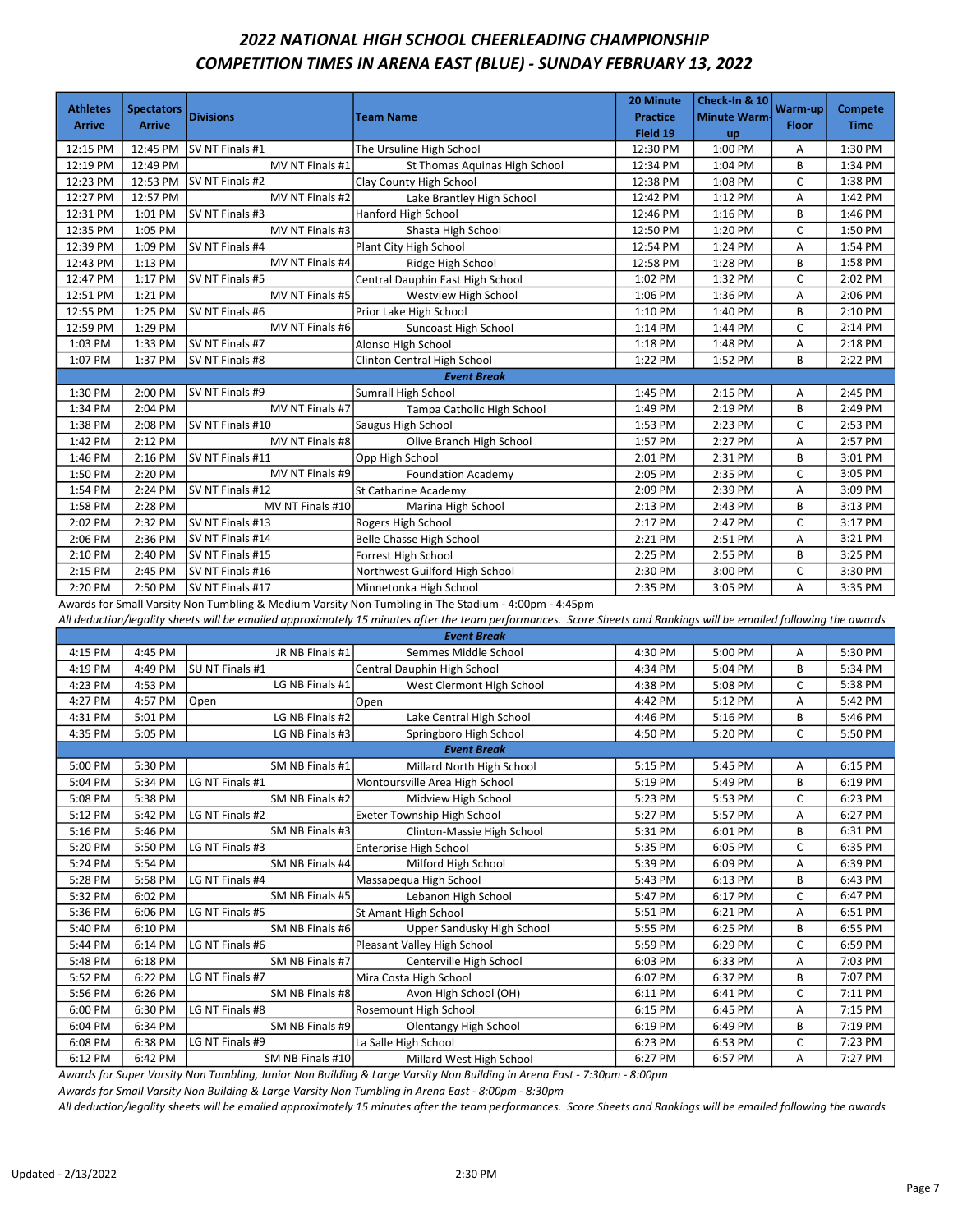## 2022 NATIONAL HIGH SCHOOL CHEERLEADING CHAMPIONSHIP COMPETITION TIMES IN ARENA SOUTH (RED) - SUNDAY FEBRUARY 12, 2022

| <b>Athletes</b> |                                    |                  |                               | <b>20 Minute</b> | Check-In & 10       |                  |                               |
|-----------------|------------------------------------|------------------|-------------------------------|------------------|---------------------|------------------|-------------------------------|
|                 | <b>Spectators</b><br><b>Arrive</b> | <b>Divisions</b> | <b>Team Name</b>              | <b>Practice</b>  | <b>Minute Warm-</b> | Warm-up<br>Floor | <b>Compete</b><br><b>Time</b> |
| <b>Arrive</b>   |                                    |                  |                               | Field 19         | <b>up</b>           |                  |                               |
| 7:45 AM         | 8:15 AM                            | SJV Finals #1    | Buckhorn High School          | 8:00 AM          | 8:30 AM             | Α                | 9:00 AM                       |
| 7:49 AM         | 8:19 AM                            | SJH Finals #1    | <b>Blackman Middle School</b> | 8:04 AM          | 8:34 AM             | В                | 9:04 AM                       |
| 7:53 AM         | 8:23 AM                            | SJV Finals #2    | Houston High School           | 8:08 AM          | 8:38 AM             | C                | 9:08 AM                       |
| 7:57 AM         | 8:27 AM                            | Open             | Open                          | 8:12 AM          | 8:42 AM             | A                | 9:12 AM                       |
| 8:01 AM         | 8:31 AM                            | SJV Finals #3    | Prior Lake High School        | 8:16 AM          | 8:46 AM             | B                | 9:16 AM                       |
| 8:05 AM         | 8:35 AM                            | SJH Finals #2    | Ruckel Middle School          | 8:20 AM          | 8:50 AM             | C                | 9:20 AM                       |
| 8:09 AM         | 8:39 AM                            | SJV Finals #4    | Pikeville High School         | 8:24 AM          | 8:54 AM             | A                | 9:24 AM                       |
| 8:13 AM         | 8:43 AM                            | SJH Finals #3    | Ellis Middle School           | 8:28 AM          | 8:58 AM             | B                | 9:28 AM                       |
| 8:17 AM         | 8:47 AM                            | SJV Finals #5    | Niceville High School         | 8:32 AM          | 9:02 AM             | C                | 9:32 AM                       |
| 8:21 AM         | 8:51 AM                            | SJH Finals #4    | <b>Guntown Middle School</b>  | 8:36 AM          | 9:06 AM             | A                | 9:36 AM                       |
|                 |                                    |                  | <b>Event Break</b>            |                  |                     |                  |                               |
| 8:45 AM         | 9:15 AM                            | SJV Finals #6    | Arlington High School         | 9:00 AM          | 9:30 AM             | B                | 10:00 AM                      |
| 8:49 AM         | 9:19 AM                            | SJH Finals #5    | Central Middle School         | 9:04 AM          | 9:34 AM             | C                | 10:04 AM                      |
| 8:53 AM         | 9:23 AM                            | SJV Finals #7    | Franklin High School (TN)     | 9:08 AM          | 9:38 AM             | A                | 10:08 AM                      |
| 8:57 AM         | 9:27 AM                            | SJH Finals #6    | Woodland Middle School        | 9:12 AM          | 9:42 AM             | В                | 10:12 AM                      |
| 9:01 AM         | 9:31 AM                            | SJV Finals #8    | Corner Canyon High School     | 9:16 AM          | 9:46 AM             | C                | 10:16 AM                      |
| 9:05 AM         | 9:35 AM                            | SJH Finals #7    | Eastside Middle School        | 9:20 AM          | 9:50 AM             | Α                | 10:20 AM                      |
| 9:09 AM         | 9:39 AM                            | SJV Finals #9    | Brentwood High School (TN)    | 9:24 AM          | 9:54 AM             | B                | 10:24 AM                      |
| 9:13 AM         | 9:43 AM                            | SJH Finals #8    | Edythe J Hayes Middle School  | 9:28 AM          | 9:58 AM             | C                | 10:28 AM                      |
| 9:17 AM         | 9:47 AM                            | SJV Finals #10   | St Brendan High School        | 9:32 AM          | 10:02 AM            | A                | 10:32 AM                      |

Small Junior High & Small Junior Varsity Final Awards - 11:00am - 11:30am

All deduction/legality sheets will be emailed approximately 15 minutes after the final awards.

| <b>Event Break</b> |          |                      |                                |          |          |   |          |  |
|--------------------|----------|----------------------|--------------------------------|----------|----------|---|----------|--|
| 11:00 AM           | 11:30 AM | LJH Finals #1        | Arlington Middle School        | 11:15 AM | 11:45 AM | A | 12:15 PM |  |
| 11:04 AM           | 11:34 AM | LJV Finals #1        | Farmington High School         | 11:19 AM | 11:49 AM | B | 12:19 PM |  |
| 11:08 AM           | 11:38 AM | <b>LIH Finals #2</b> | Houston Middle School          | 11:23 AM | 11:53 AM | C | 12:23 PM |  |
| 11:12 AM           | 11:42 AM | LJV Finals #21       | Bartram Trail High School      | 11:27 AM | 11:57 AM | A | 12:27 PM |  |
| 11:16 AM           | 11:46 AM | <b>LJH Finals #3</b> | Live Oak Junior High School    | 11:31 AM | 12:01 PM | B | 12:31 PM |  |
| 11:20 AM           | 11:50 AM | LJV Finals #3        | Vestavia Hills High School     | 11:35 AM | 12:05 PM | C | 12:35 PM |  |
| 11:24 AM           | 11:54 AM | <b>LJH Finals #4</b> | Pacetti Bay Middle School      | 11:39 AM | 12:09 PM | A | 12:39 PM |  |
| 11:28 AM           | 11:58 AM | LJV Finals #4        | Centennial High School         | 11:43 AM | 12:13 PM | В | 12:43 PM |  |
| 11:32 AM           | 12:02 PM | LJH Finals #5        | Johns Creek Junior High School | 11:47 AM | 12:17 PM | C | 12:47 PM |  |
| 11:36 AM           | 12:06 PM | LJV Finals #5        | Dutchtown High School          | 11:51 AM | 12:21 PM | A | 12:51 PM |  |
| 11:40 AM           | 12:10 PM | <b>LH</b> Finals #6  | Brentwood Middle School        | 11:55 AM | 12:25 PM | B | 12:55 PM |  |
| 11:44 AM           | 12:14 PM | LJV Finals #6        | Cullman High School            | 11:59 AM | 12:29 PM | C | 12:59 PM |  |
| 11:48 AM           | 12:18 PM | <b>LJH Finals #7</b> | lAthens Middle School          | 12:03 PM | 12:33 PM | A | 1:03 PM  |  |

Large Junior High & Large Junior Varsity Final Awards - 1:30pm - 2:00pm

All deduction/legality sheets will be emailed approximately 15 minutes after the final awards.

| <b>Event Break</b> |                                                                               |                  |                                    |           |           |   |         |  |  |  |
|--------------------|-------------------------------------------------------------------------------|------------------|------------------------------------|-----------|-----------|---|---------|--|--|--|
| 1:45 PM            | 2:15 PM                                                                       | JH NT Finals #1  | Freedom Crossing Academy           | 2:00 PM   | 2:30 PM   | A | 3:00 PM |  |  |  |
| 1:49 PM            | 2:19 PM                                                                       | JV NT Finals #1  | St Huberts Catholic High School    | 2:04 PM   | 2:34 PM   | в | 3:04 PM |  |  |  |
| 1:53 PM            | 2:23 PM                                                                       | JH NT Finals #2  | Spring Station Middle School       | 2:08 PM   | 2:38 PM   | C | 3:08 PM |  |  |  |
| 1:57 PM            | 2:27 PM                                                                       | JV NT Finals #2  | Burlington Township High School    | 2:12 PM   | 2:42 PM   | A | 3:12 PM |  |  |  |
| 2:01 PM            | 2:31 PM                                                                       | JH NT Finals #3  | Rockvale Middle School             | $2:16$ PM | 2:46 PM   | В | 3:16 PM |  |  |  |
| 2:05 PM            | 2:35 PM                                                                       | JV NT Finals #31 | Pleasant Valley High School        | 2:20 PM   | 2:50 PM   |   | 3:20 PM |  |  |  |
| 2:09 PM            | 2:39 PM                                                                       | JH NT Finals #4  | Bartow Middle School               | 2:24 PM   | 2:54 PM   | A | 3:24 PM |  |  |  |
| 2:13 PM            | 2:43 PM                                                                       | JV NT Finals #4  | Haverford High School              | 2:28 PM   | 2:58 PM   | В | 3:28 PM |  |  |  |
| 2:17 PM            | 2:47 PM                                                                       | JH NT Finals #5  | Columbia Academy                   | 2:32 PM   | 3:02 PM   | С | 3:32 PM |  |  |  |
| 2:21 PM            | 2:51 PM                                                                       | JV NT Finals #5  | Hagerty High School                | 2:36 PM   | 3:06 PM   | A | 3:36 PM |  |  |  |
| 2:25 PM            | 2:55 PM                                                                       | JH NT Finals #6  | Hunter Middle School               | 2:40 PM   | 3:10 PM   | В | 3:40 PM |  |  |  |
| 2:29 PM            | 2:59 PM                                                                       | JV NT Finals #61 | Justin Garza High School           | 2:44 PM   | 3:14 PM   | C | 3:44 PM |  |  |  |
| 2:33 PM            | 3:03 PM                                                                       | JH NT Finals #7  | <b>Lakeland Preparatory School</b> | 2:48 PM   | $3:18$ PM | A | 3:48 PM |  |  |  |
| 2:37 PM            | 3:07 PM                                                                       | JV NT Finals #7  | Houston High School                | 2:52 PM   | 3:22 PM   | В | 3:52 PM |  |  |  |
| 2:41 PM            | 3:11 PM                                                                       | JH NT Finals #8  | Holy Ghost Catholic School         | 2:56 PM   | 3:26 PM   | C | 3:56 PM |  |  |  |
|                    | Luniar Non Tumbling R. Luniar Varcity Non Tumbling Final Awards 1:15nm 1:15nm |                  |                                    |           |           |   |         |  |  |  |

Junior Non Tumbling & Junior Varsity Non Tumbling Final Awards - 4:15pm - 4:45pm All deduction/legality sheets will be emailed approximately 15 minutes after the final awards.

Event Break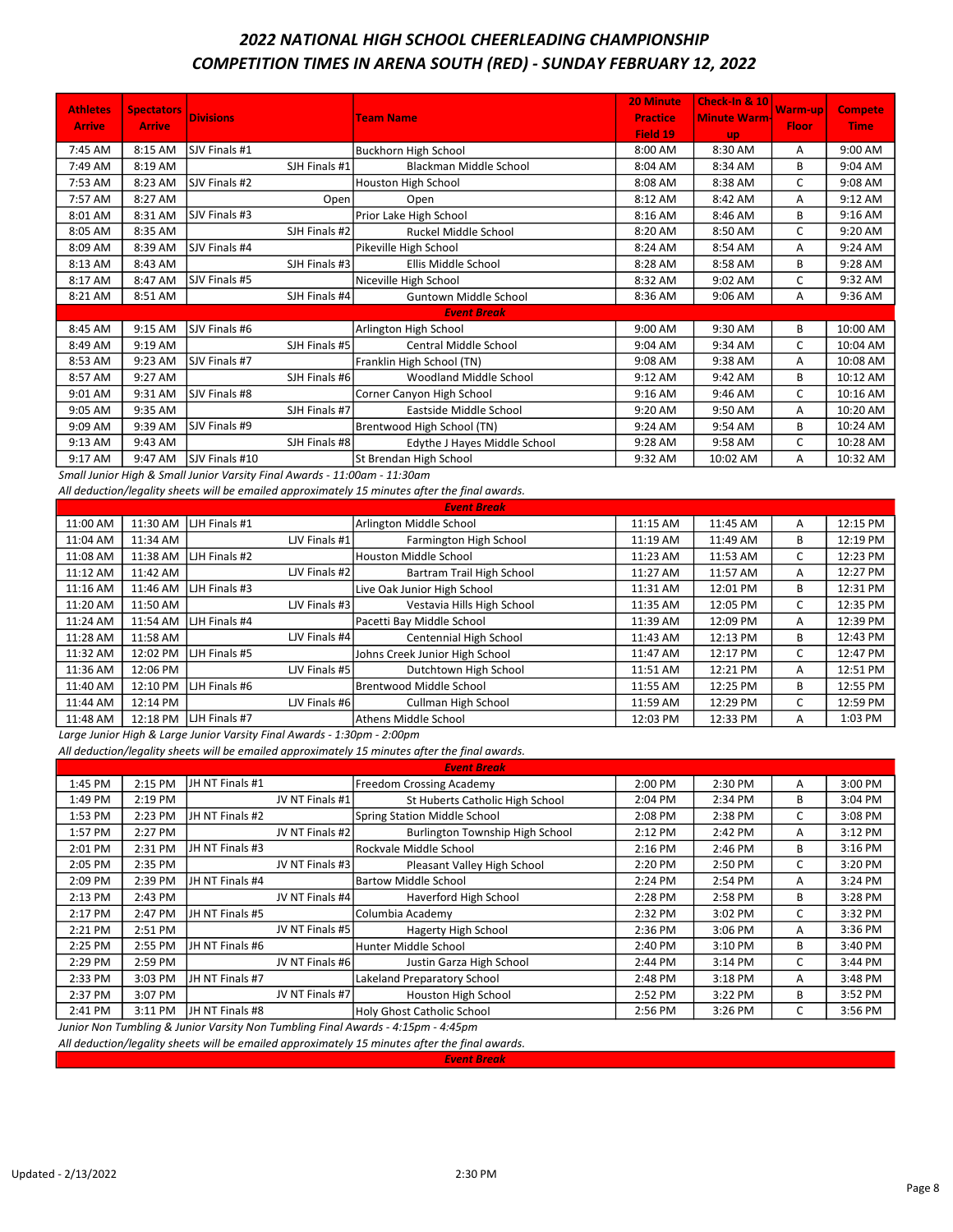# 2022 NATIONAL HIGH SCHOOL CHEERLEADING CHAMPIONSHIP COMPETITION TIMES IN ARENA SOUTH (RED) - SUNDAY FEBRUARY 12, 2022

| <b>Athletes</b><br><b>Arrive</b> | <b>Spectators</b><br><b>Arrive</b> | <b>Divisions</b> | <b>Team Name</b>               | 20 Minute<br><b>Practice</b><br>Field 19 | <b>Check-In &amp; 10</b><br><b>Minute Warm-</b><br><b>up</b> | <b>Warm-up</b><br><b>Floor</b> | <b>Compete</b><br><b>Time</b> |
|----------------------------------|------------------------------------|------------------|--------------------------------|------------------------------------------|--------------------------------------------------------------|--------------------------------|-------------------------------|
| 3:45 PM                          | 4:15 PM                            | LVC NT Finals #1 | Costa Mesa High School         | 4:00 PM                                  | 4:30 PM                                                      | A                              | 5:00 PM                       |
| 3:49 PM                          | 4:19 PM                            | SVC NT Finals #1 | Lake Wales High School         | 4:04 PM                                  | 4:34 PM                                                      | B                              | 5:04 PM                       |
| 3:53 PM                          | 4:23 PM                            | LVC NT Finals #2 | J.W. Nixon High School         | 4:08 PM                                  | 4:38 PM                                                      | C                              | 5:08 PM                       |
| 3:57 PM                          | 4:27 PM                            | SVC NT Finals #2 | Ridgeview High School          | 4:12 PM                                  | 4:42 PM                                                      | А                              | 5:12 PM                       |
| 4:01 PM                          | 4:31 PM                            | LVC NT Finals #3 | Mandeville High School         | 4:16 PM                                  | 4:46 PM                                                      | B                              | 5:16 PM                       |
| 4:05 PM                          | 4:35 PM                            | SVC NT Finals #3 | West Broward High School       | 4:20 PM                                  | 4:50 PM                                                      | C                              | 5:20 PM                       |
| 4:09 PM                          | 4:39 PM                            | LVC NT Finals #4 | Apollo High School             | 4:24 PM                                  | 4:54 PM                                                      | А                              | 5:24 PM                       |
| 4:13 PM                          | 4:43 PM                            | SVC NT Finals #4 | Bishop John Snyder High School | 4:28 PM                                  | 4:58 PM                                                      | B                              | 5:28 PM                       |
| 4:17 PM                          | 4:47 PM                            | LVC NT Finals #5 | Lakeland Senior High School    | 4:32 PM                                  | 5:02 PM                                                      | C                              | 5:32 PM                       |
| 4:21 PM                          | 4:51 PM                            | SVC NT Finals #5 | West Nassau High School        | 4:36 PM                                  | 5:06 PM                                                      | A                              | 5:36 PM                       |
| 4:25 PM                          | 4:55 PM                            | LVC NT Finals #6 | Mount Si High School (WA)      | 4:40 PM                                  | 5:10 PM                                                      | B                              | 5:40 PM                       |
| 4:29 PM                          | 4:59 PM                            | SVC NT Finals #6 | Sheboygan South High School    | 4:44 PM                                  | 5:14 PM                                                      | C                              | 5:44 PM                       |

Small Coed Non Tumbling & Large Coed Non Tumbling Final Awards - 6:15pm - 6:45pm

All deduction/legality sheets will be emailed approximately 15 minutes after the final awards.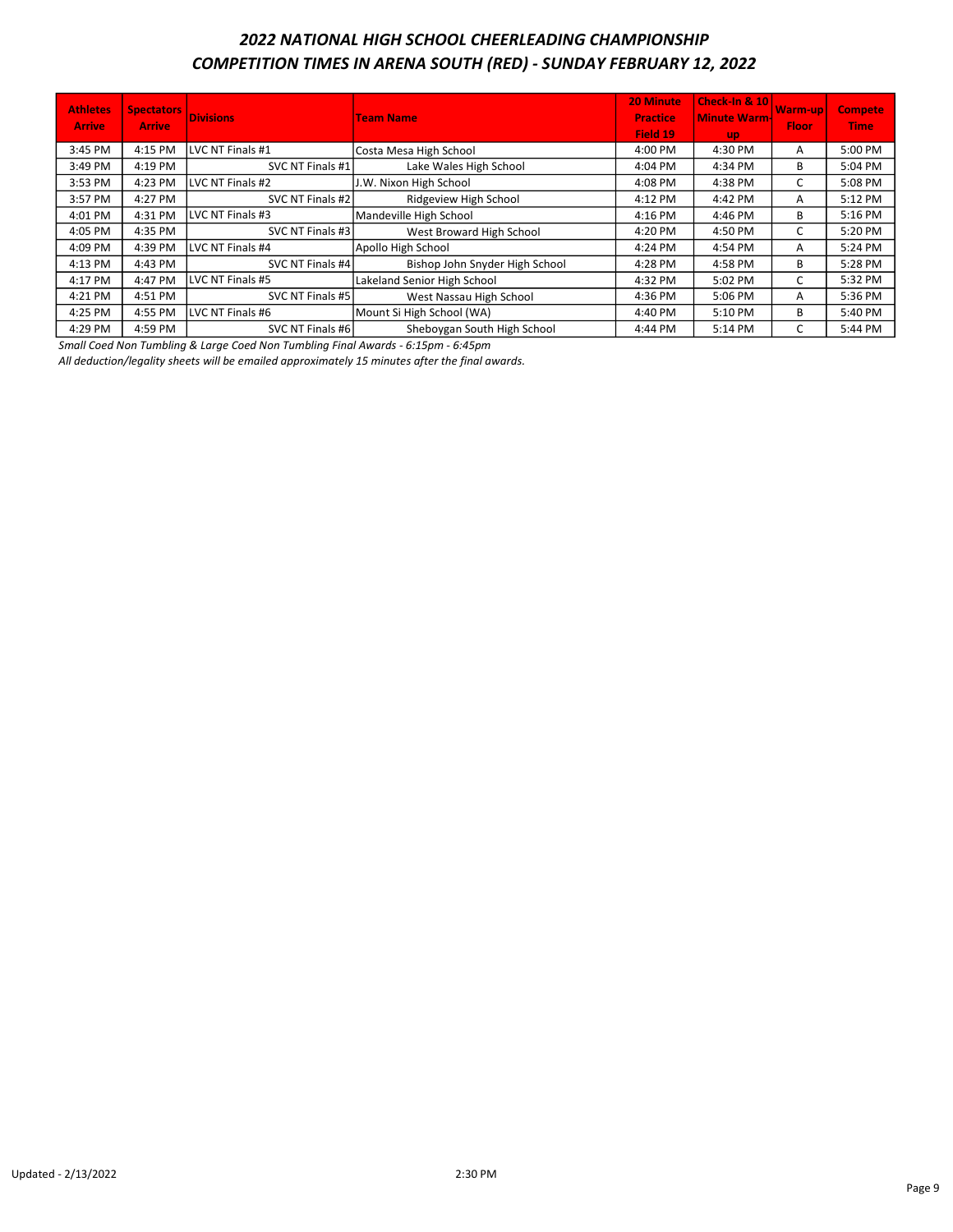### 2022 NATIONAL HIGH SCHOOL CHEERLEADING CHAMPIONSHIP COMPETITION TIMES IN ARENA WEST (GREEN) - SUNDAY FEBRUARY 13, 2022

| <b>Athletes</b><br><b>Arrive</b> | <b>Spectators</b><br><b>Arrive</b> | <b>Divisions</b>       | <b>Team Name</b>                | 20 Minute<br><b>Practice</b><br>Field 19 | <b>Check-In &amp; 10</b><br><b>Minute Warm-</b><br>up | Warm-up<br><b>Floor</b> | <b>Compete</b><br><b>Time</b> |
|----------------------------------|------------------------------------|------------------------|---------------------------------|------------------------------------------|-------------------------------------------------------|-------------------------|-------------------------------|
| 7:15 AM                          | 7:45 AM                            | LJH Game Day Finals #1 | Siegel Middle School            | 7:30 AM                                  | 8:00 AM                                               | A                       | 8:30 AM                       |
| 7:19 AM                          | 7:49 AM                            | SJH Game Day Finals #1 | Somerset Meece Middle School    | 7:34 AM                                  | 8:04 AM                                               | B                       | 8:34 AM                       |
| 7:23 AM                          | 7:53 AM                            | LJH Game Day Finals #2 | West Collierville Middle School | 7:38 AM                                  | 8:08 AM                                               | C                       | 8:38 AM                       |
| 7:27 AM                          | 7:57 AM                            | SJH Game Day Finals #2 | Ruckel Middle School            | 7:42 AM                                  | 8:12 AM                                               | A                       | 8:42 AM                       |
| 7:31 AM                          | 8:01 AM                            | LJH Game Day Finals #3 | Ellis Middle School             | 7:46 AM                                  | 8:16 AM                                               | В                       | 8:46 AM                       |
| 7:35 AM                          | 8:05 AM                            | SJH Game Day Finals #3 | Pike Liberal Arts High School   | 7:50 AM                                  | 8:20 AM                                               | C                       | 8:50 AM                       |
| 7:39 AM                          | 8:09 AM                            | LJH Game Day Finals #4 | Liberty Park Middle School      | 7:54 AM                                  | 8:24 AM                                               | A                       | 8:54 AM                       |
| 7:43 AM                          | 8:13 AM                            | SJH Game Day Finals #4 | Knox Doss Middle at Drake Creek | 7:58 AM                                  | 8:28 AM                                               | B                       | 8:58 AM                       |
| 7:47 AM                          | 8:17 AM                            | LJH Game Day Finals #5 | Live Oak Junior High School     | 8:02 AM                                  | 8:32 AM                                               | C                       | 9:02 AM                       |
| 7:51 AM                          | 8:21 AM                            | SJH Game Day Finals #5 | Dickson Middle School           | 8:06 AM                                  | 8:36 AM                                               | A                       | $9:06$ AM                     |
| 7:55 AM                          | 8:25 AM                            | LJH Game Day Finals #6 | lCorbin Middle School           | 8:10 AM                                  | 8:40 AM                                               | B                       | 9:10 AM                       |
| 7:59 AM                          | 8:29 AM                            | SJH Game Day Finals #6 | Oak Grove Middle School         | 8:14 AM                                  | 8:44 AM                                               | C                       | $9:14$ AM                     |
| 8:03 AM                          | 8:33 AM                            | LJH Game Day Finals #7 | Edythe J Hayes Middle School    | 8:18 AM                                  | 8:48 AM                                               | A                       | 9:18 AM                       |
| 8:08 AM                          | 8:38 AM                            | LJH Game Day Finals #8 | Grassland Middle School         | 8:23 AM                                  | 8:53 AM                                               | B                       | 9:23 AM                       |

Awards Small Junior High Game Day & Large Junior High Game Day - 9:45am - 10:15am in Arena West

All deduction/legality sheets will be emailed approximately 15 minutes after the team performances. Score Sheets and Rankings will be emailed following the awards

| <b>Event Break</b> |          |                         |                                 |          |          |   |          |  |
|--------------------|----------|-------------------------|---------------------------------|----------|----------|---|----------|--|
| 9:15 AM            | 9:45 AM  | SJV Game Day Finals #1  | Athens High School              | 9:30 AM  | 10:00 AM | A | 10:30 AM |  |
| 9:19 AM            | 9:49 AM  | SJV Game Day Finals #2  | Hackettstown High School        | 9:34 AM  | 10:04 AM | В | 10:34 AM |  |
| 9:23 AM            | 9:53 AM  | LJV Game Day Finals #1  | Downingtown West High School    | 9:38 AM  | 10:08 AM | C | 10:38 AM |  |
| 9:27 AM            | 9:57 AM  | SJV Game Day Finals #3  | Niceville High School           | 9:42 AM  | 10:12 AM | A | 10:42 AM |  |
| 9:31 AM            | 10:01 AM | LJV Game Day Finals #2  | Cullman High School             | 9:46 AM  | 10:16 AM | В | 10:46 AM |  |
| 9:35 AM            | 10:05 AM | SJV Game Day Finals #4  | <b>Crestview High School</b>    | 9:50 AM  | 10:20 AM | C | 10:50 AM |  |
| 9:39 AM            | 10:09 AM | LJV Game Day Finals #3  | Lake Mary High School           | 9:54 AM  | 10:24 AM | A | 10:54 AM |  |
| 9:43 AM            | 10:13 AM | SJV Game Day Finals #5  | Scarsdale High School           | 9:58 AM  | 10:28 AM | В | 10:58 AM |  |
| 9:47 AM            | 10:17 AM | LJV Game Day Finals #4  | Dutchtown High School           | 10:02 AM | 10:32 AM | C | 11:02 AM |  |
| 9:51 AM            | 10:21 AM | SJV Game Day Finals #6  | Denham Springs High School      | 10:06 AM | 10:36 AM | A | 11:06 AM |  |
| 9:55 AM            | 10:25 AM | LJV Game Day Finals #5  | Thompson High School            | 10:10 AM | 10:40 AM | B | 11:10 AM |  |
| 9:59 AM            | 10:29 AM | SJV Game Day Finals #7  | Hamilton High School            | 10:14 AM | 10:44 AM | C | 11:14 AM |  |
| 10:03 AM           | 10:33 AM | LJV Game Day Finals #6  | Alamo Heights High School       | 10:18 AM | 10:48 AM | A | 11:18 AM |  |
| 10:07 AM           | 10:37 AM | SJV Game Day Finals #8  | Lumberton High School (TX)      | 10:22 AM | 10:52 AM | В | 11:22 AM |  |
| 10:11 AM           | 10:41 AM | LJV Game Day Finals #7  | Magnolia High School            | 10:26 AM | 10:56 AM | C | 11:26 AM |  |
| 10:15 AM           | 10:45 AM | SJV Game Day Finals #9  | Archbishop Spalding High School | 10:30 AM | 11:00 AM | A | 11:30 AM |  |
| 10:19 AM           | 10:49 AM | SJV Game Day Finals #10 | Carver 9th Grade Academy        | 10:34 AM | 11:04 AM | B | 11:34 AM |  |

Awards Small Junior Varsity Game Day & Large Junior Varsity Game Day - 12:00pm - 12:30pm in Arena West

All deduction/legality sheets will be emailed approximately 15 minutes after the team performances. Score Sheets and Rankings will be emailed following the awards

| <b>Event Break</b> |          |                           |                                         |          |          |   |         |  |  |
|--------------------|----------|---------------------------|-----------------------------------------|----------|----------|---|---------|--|--|
| 11:45 AM           | 12:15 PM | JV NT Game Day Finals #1  | Fontbonne High School                   | 12:00 PM | 12:30 PM | А | 1:00 PM |  |  |
| 11:45 AM           | 12:15 PM | JH NT Game Day Finals #1  | St Genevieve Middle School              | 12:00 PM | 12:30 PM | В | 1:00 PM |  |  |
| 11:49 AM           | 12:19 PM | JV NT Game Day Finals #2  | Chaparral High School (AZ)              | 12:04 PM | 12:34 PM | C | 1:04 PM |  |  |
| 11:53 AM           | 12:23 PM | JH NT Game Day Finals #2  | Burns Middle School                     | 12:08 PM | 12:38 PM | A | 1:08 PM |  |  |
| 11:57 AM           | 12:27 PM | JV NT Game Day Finals #3  | Buckhorn High School                    | 12:12 PM | 12:42 PM | B | 1:12 PM |  |  |
| 12:01 PM           | 12:31 PM | JH NT Game Day Finals #3  | Oakland Middle School                   | 12:16 PM | 12:46 PM | C | 1:16 PM |  |  |
| 12:05 PM           | 12:35 PM | JV NT Game Day Finals #4  | Stewarts Creek High School              | 12:20 PM | 12:50 PM | А | 1:20 PM |  |  |
| 12:09 PM           | 12:39 PM | JH NT Game Day Finals #4  | Hunter Middle School                    | 12:24 PM | 12:54 PM | B | 1:24 PM |  |  |
| 12:13 PM           | 12:43 PM | JV NT Game Day Finals #5  | Doral Academy Charter Preparatory Schoo | 12:28 PM | 12:58 PM | C | 1:28 PM |  |  |
| 12:17 PM           | 12:47 PM | JH NT Game Day Finals #5  | Lake Middle School                      | 12:32 PM | 1:02 PM  | А | 1:32 PM |  |  |
| 12:21 PM           | 12:51 PM | JV NT Game Day Finals #6  | West Nassau High School                 | 12:36 PM | 1:06 PM  | B | 1:36 PM |  |  |
| 12:25 PM           | 12:55 PM | JH NT Game Day Finals #6  | Prescott South Middle School            | 12:40 PM | 1:10 PM  | C | 1:40 PM |  |  |
| 12:29 PM           | 12:59 PM | JV NT Game Day Finals #7  | Azle High School                        | 12:44 PM | 1:14 PM  | A | 1:44 PM |  |  |
| 12:33 PM           | 1:03 PM  | JH NT Game Day Finals #7  | Upperman Middle School                  | 12:48 PM | 1:18 PM  | B | 1:48 PM |  |  |
| 12:37 PM           | 1:07 PM  | JV NT Game Day Finals #8  | Chiles High School                      | 12:52 PM | 1:22 PM  | C | 1:52 PM |  |  |
| 12:41 PM           | 1:11 PM  | JH NT Game Day Finals #8  | Hernando Middle School                  | 12:56 PM | 1:26 PM  | A | 1:56 PM |  |  |
| 12:45 PM           | 1:15 PM  | JV NT Game Day Finals #9  | Tate High School                        | 1:00 PM  | 1:30 PM  | B | 2:00 PM |  |  |
| 12:49 PM           | 1:19 PM  | JH NT Game Day Finals #9  | Brentwood Middle School                 | 1:04 PM  | 1:34 PM  | C | 2:04 PM |  |  |
| 12:53 PM           | 1:23 PM  | JH NT Game Day Finals #10 | Lewisburg Middle School                 | 1:08 PM  | 1:38 PM  | В | 2:08 PM |  |  |

Awards Junior High Non Tumbling Game Day & Junior Varsity Non Tumbling Game Day - 2:15pm - 2:45pm in Arena West